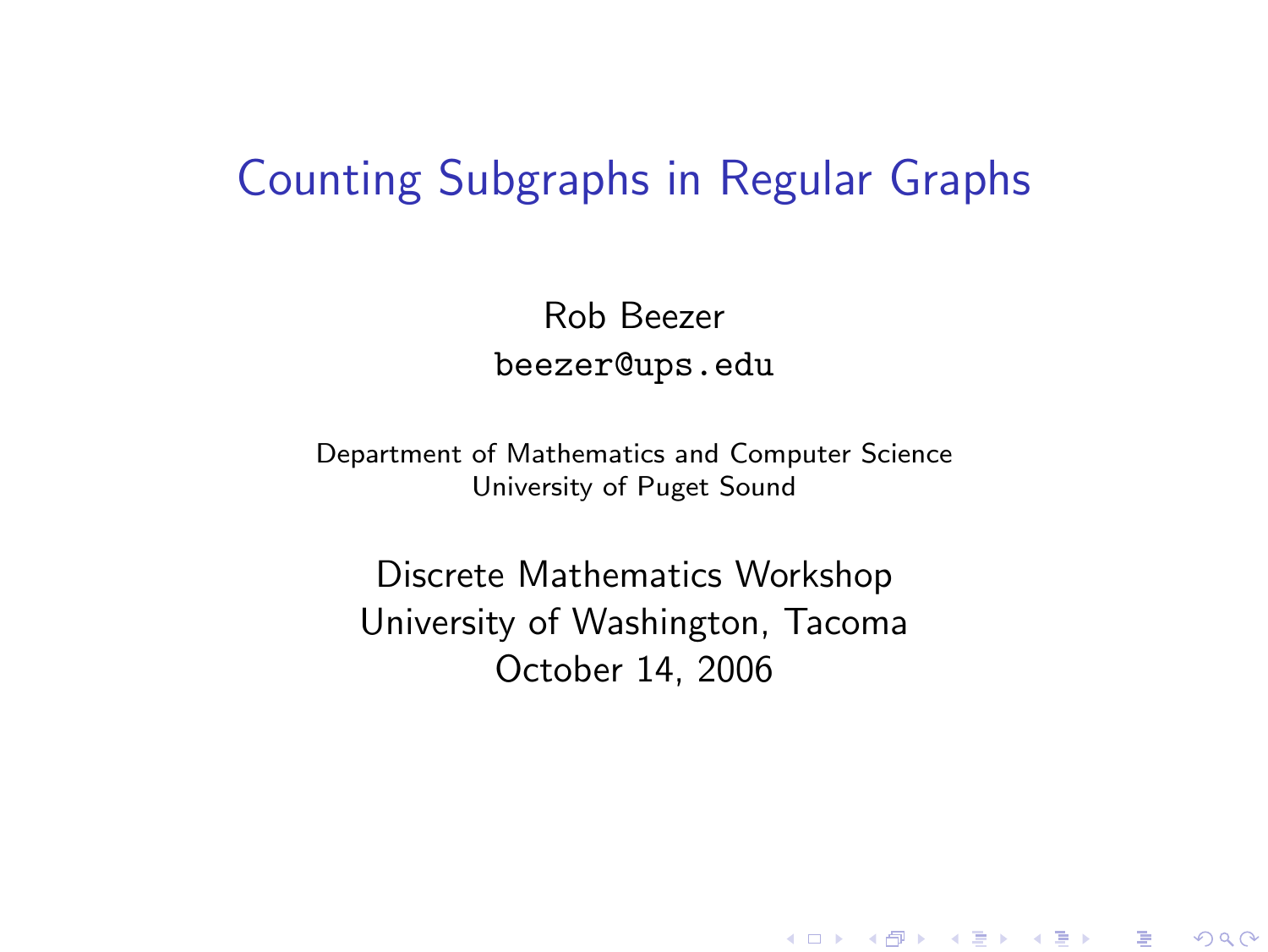### Problem Statement

For a regular graph on  $n$  vertices, of degree  $r$ , determine the number of matchings with  $m$  edges.

A matching is a subgraph of disjoint edges.

**∢ ⊡** 

 $QQ$ 

 $\equiv$ 

ヨメ メラメ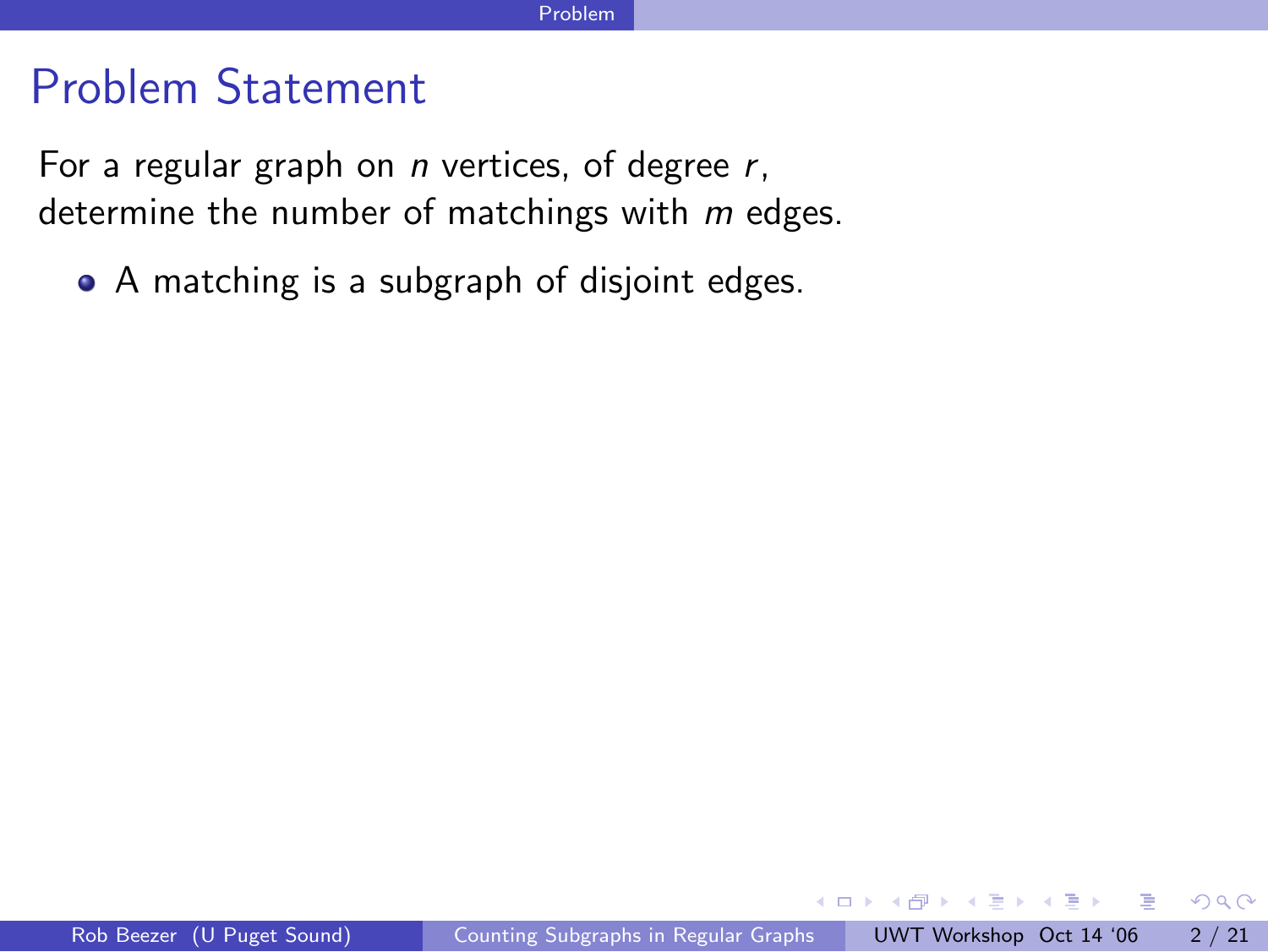### Problem Statement

For a regular graph on  $n$  vertices, of degree  $r$ , determine the number of matchings with  $m$  edges.

- A matching is a subgraph of disjoint edges.
- Regularity is key!

4 0 1

ラメ メラメ

- 3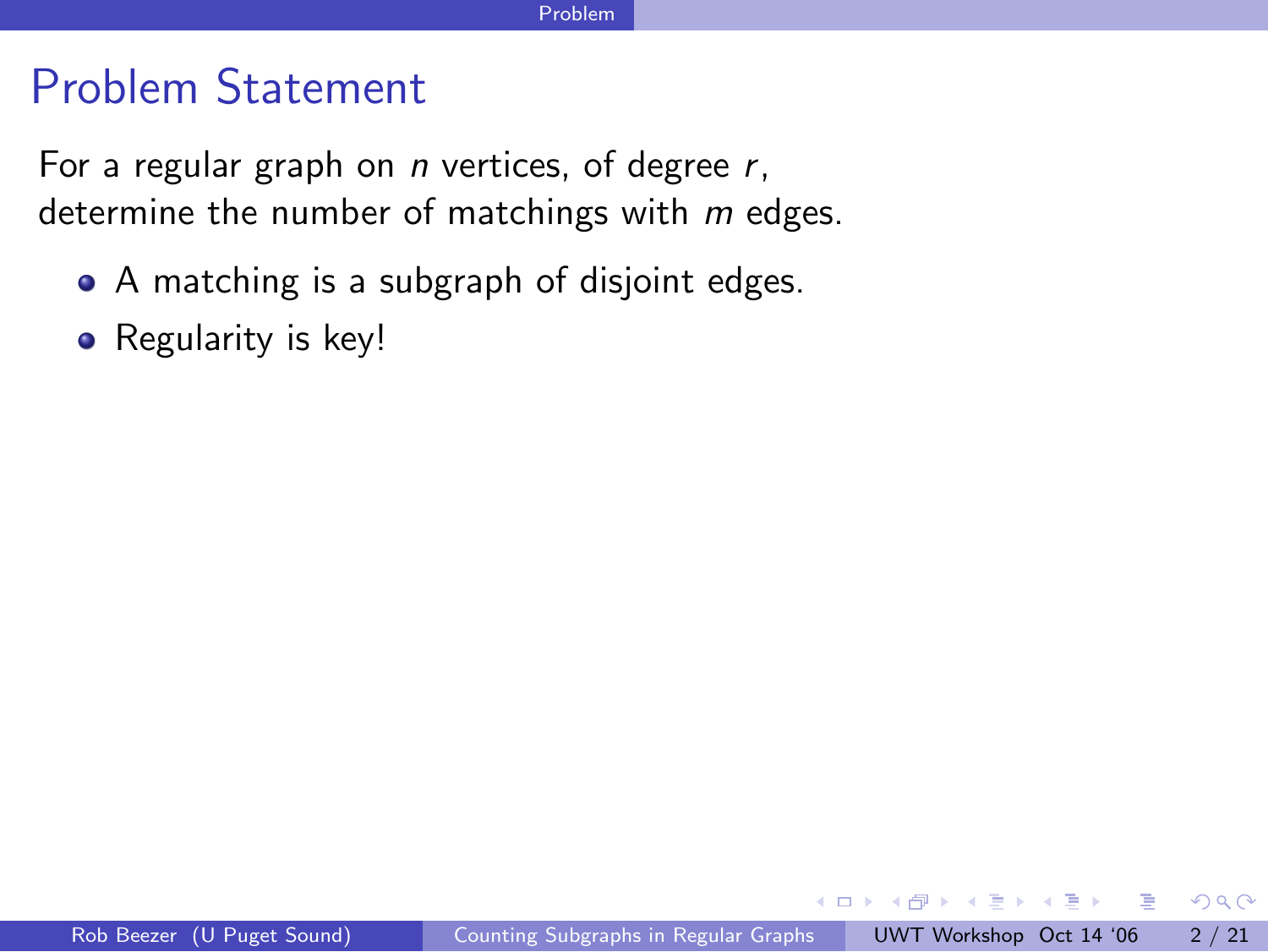## Problem Statement

For a regular graph on  $n$  vertices, of degree  $r$ , determine the number of matchings with  $m$  edges.

- A matching is a subgraph of disjoint edges.
- Regularity is key!
- **•** Notation:

 $($   $,$   $,$   $)$ is the number of subgraphs that are 2-matchings.

医氯化苯 医心室

 $\Omega$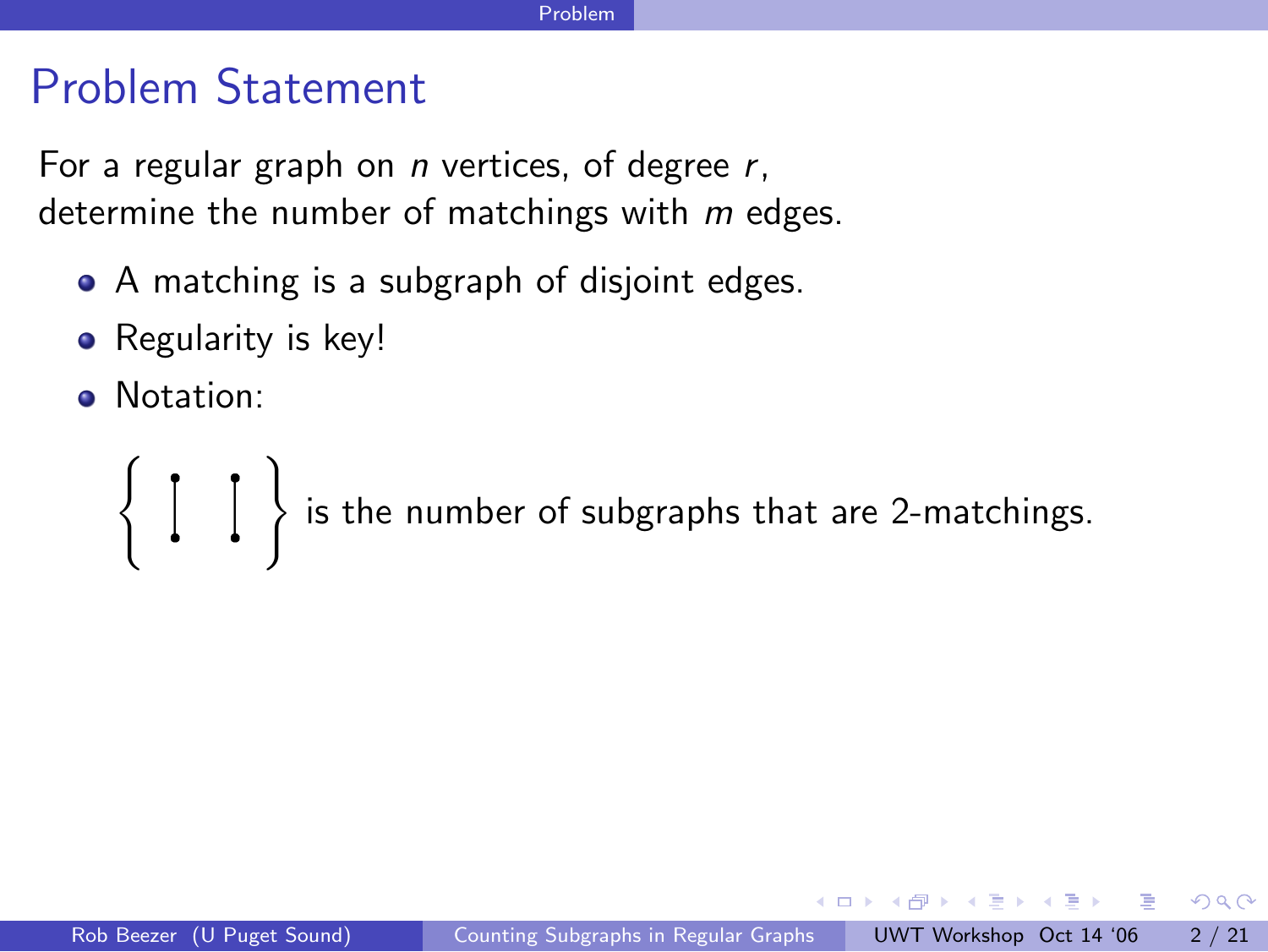EZ

$$
\left\{\begin{array}{c}\n\mathbf{1} \\
\mathbf{2}\n\end{array}\right\} = \frac{nr}{2}
$$

- $\bullet$  Depends only on *n* and *r*.
- Independent of the particular graph.

4.0.3

Э×  $\rightarrow$   $\equiv$   $\rightarrow$   $QQ$ 

画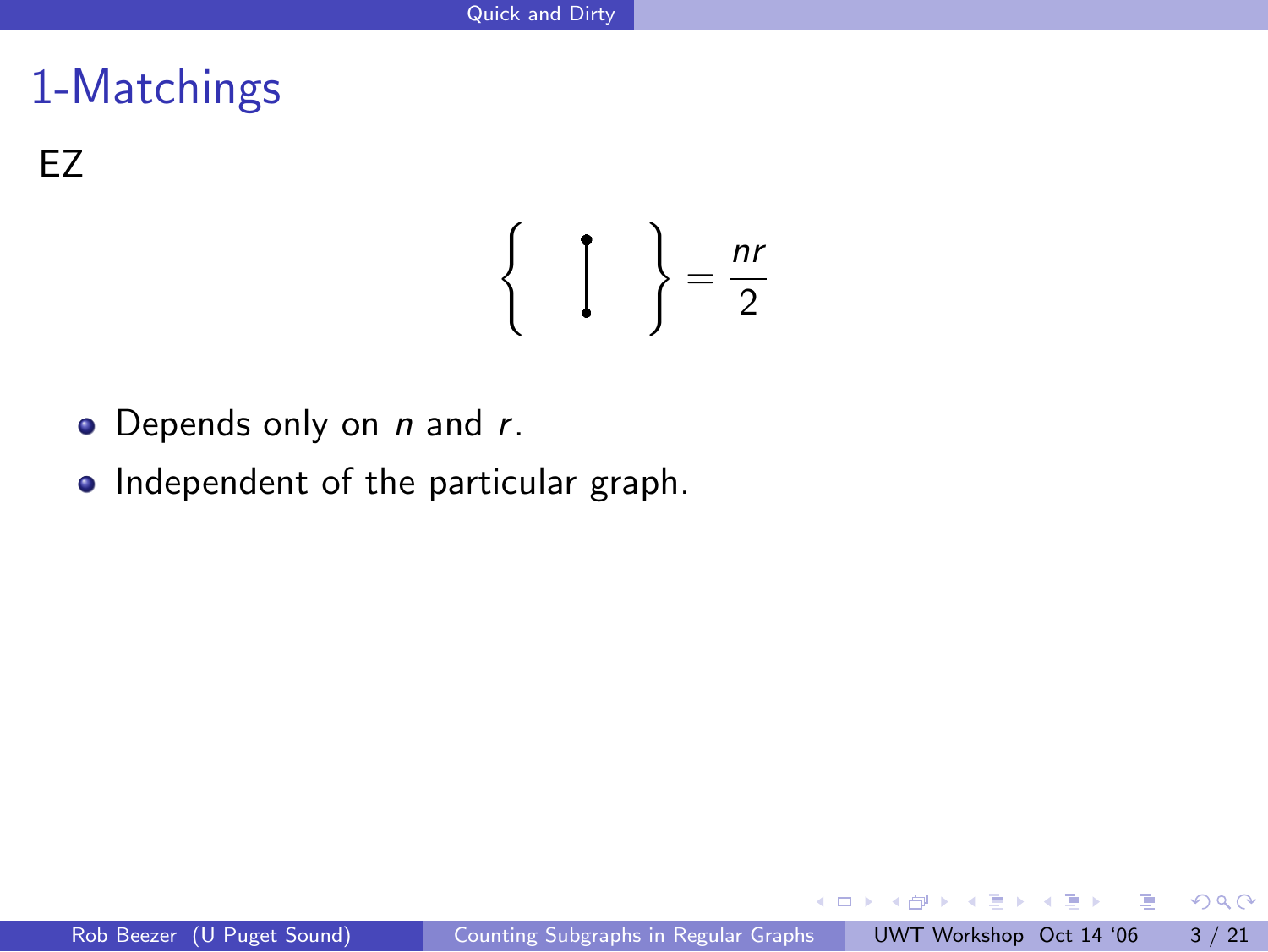Choose a vertex, choose two incident edges:

$$
\left\{\bigwedge\right\} = n\binom{r-1}{2}
$$

 $A\equiv\mathbf{1}+\mathbf{1}+\mathbf{2}+\mathbf{1}$ 

 $\sim$ 

4.0.3

重

 $299$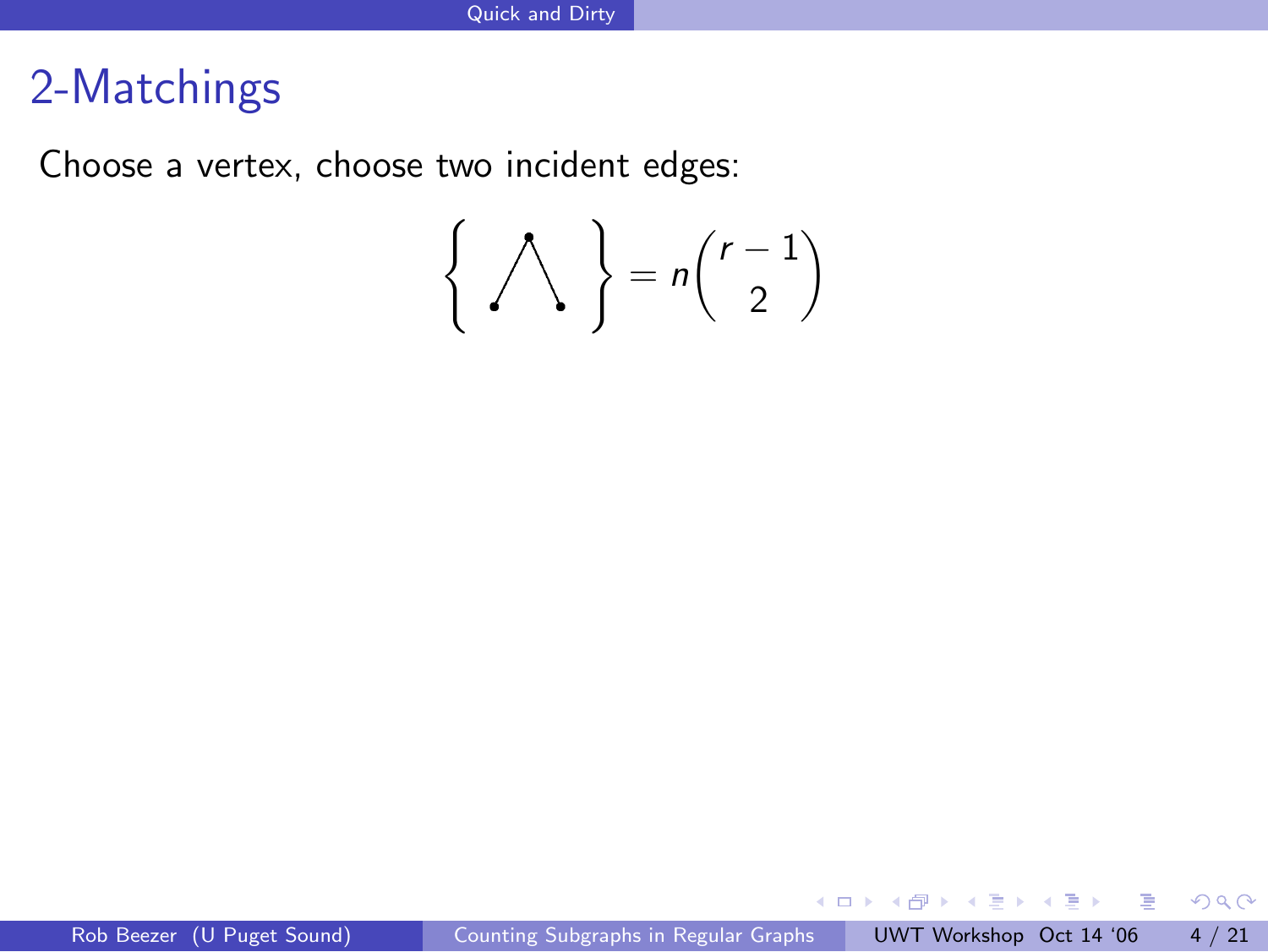Choose a vertex, choose two incident edges:

$$
\left\{\bigwedge\right\} = n\binom{r-1}{2}
$$

Total of all 2-edge subgraphs:

$$
\binom{\frac{n r}{2}}{2} = \left\{ \begin{array}{c} \bigwedge \\ \bigwedge \end{array} \right\} + \left\{ \begin{array}{c} \left[ \begin{array}{c} \ \ \end{array} \right] \\
$$

4.0.3

 $299$ 

D.

ヨメ メラメ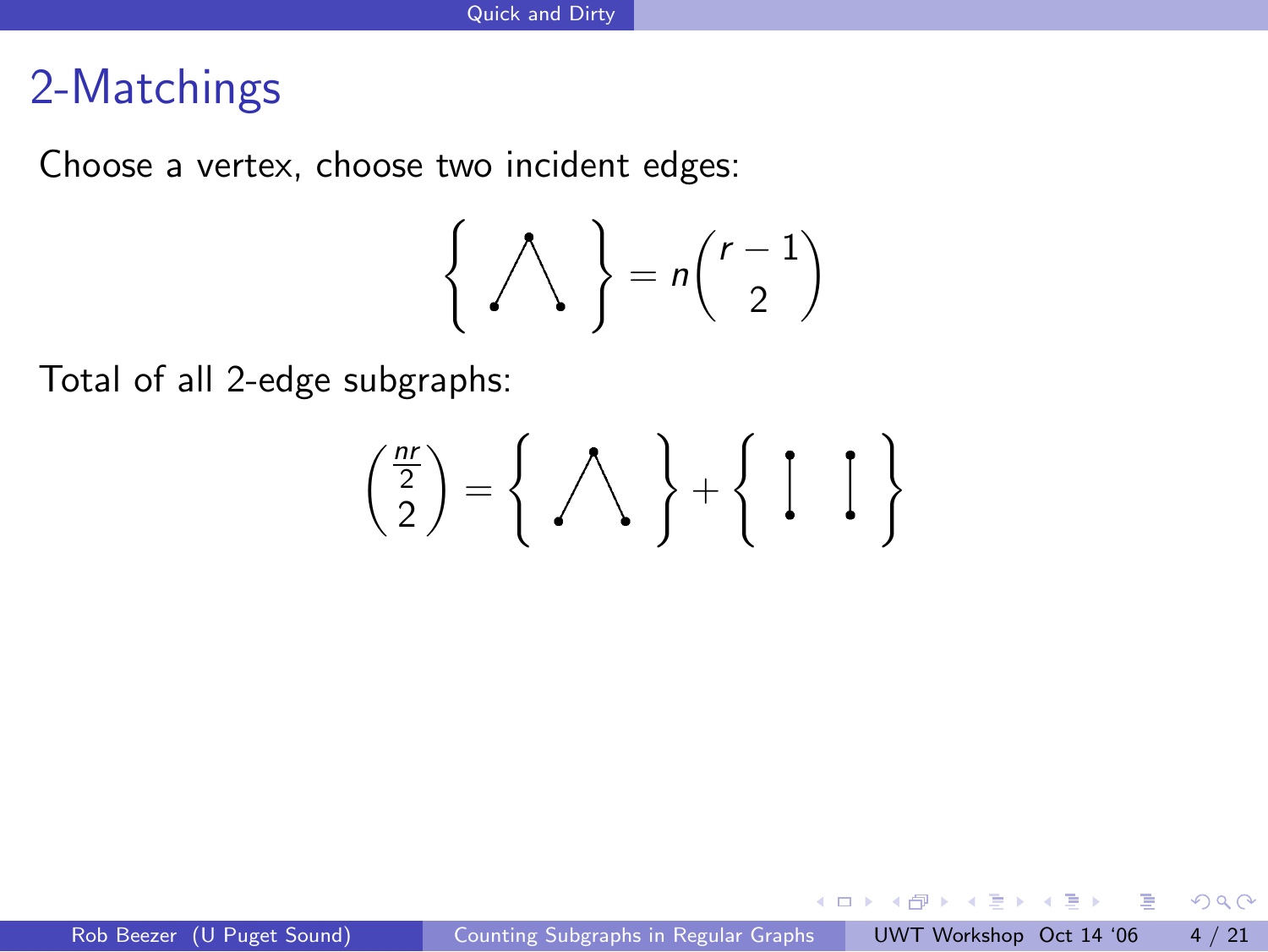Choose a vertex, choose two incident edges:

$$
\left\{\bigwedge\right\} = n\binom{r-1}{2}
$$

Total of all 2-edge subgraphs:

$$
\binom{\frac{n r}{2}}{2} = \left\{ \begin{array}{c} \bigwedge \\ \bigwedge \end{array} \right\} + \left\{ \begin{array}{c} \bigwedge \\ \bigwedge \end{array} \right\}
$$

Solve:

$$
\left\{\begin{array}{c}\begin{array}{c}\begin{array}{c}\end{array}\\ \end{array}\right\}=\frac{1}{8}nr(nr-4r+2)
$$

- $\bullet$  Depends only on *n* and *r*.
- Independent of the particular graph.

4. 0. 3.

画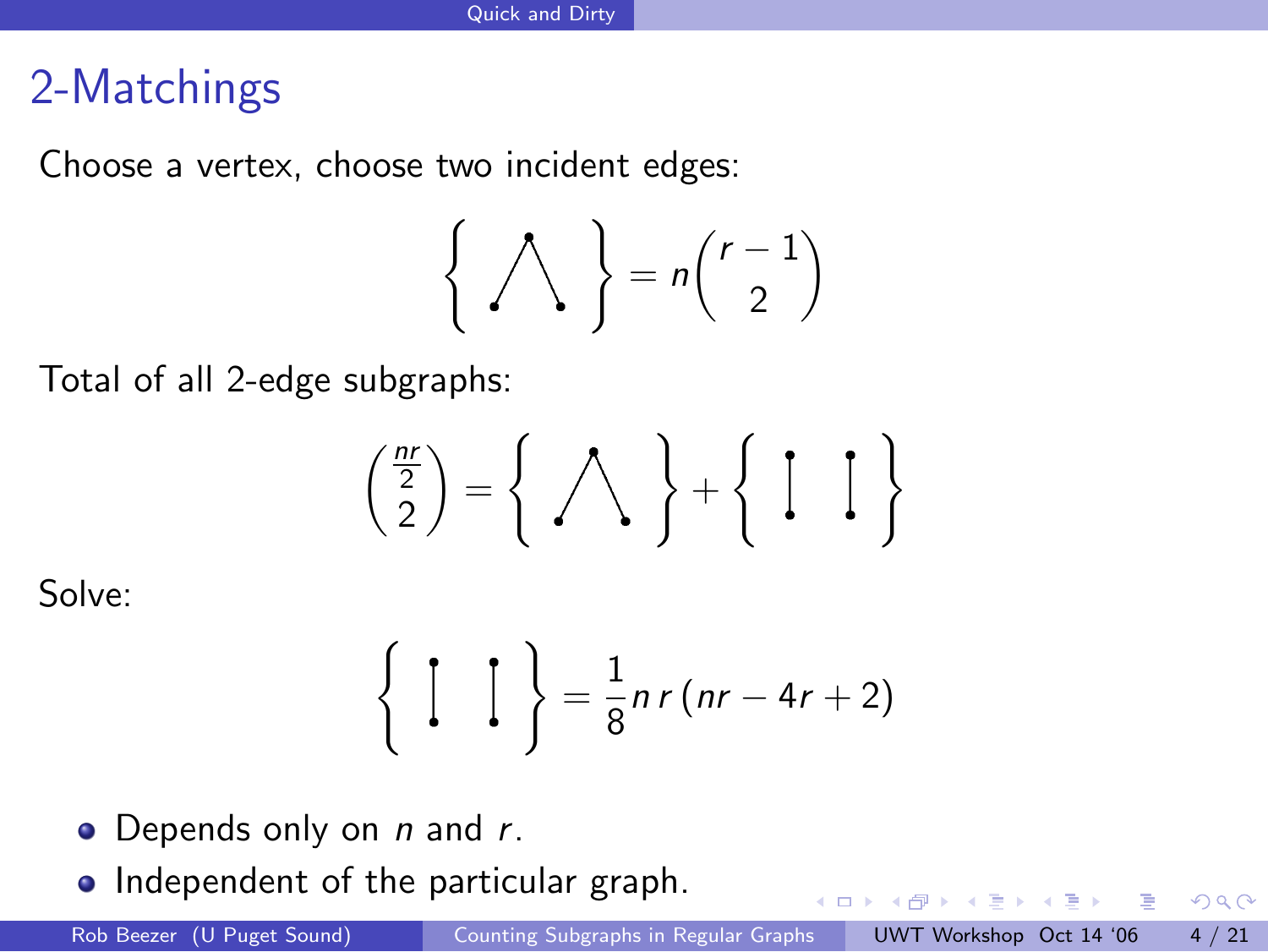Five possible subgraphs on three edges. How many of each?



We are after the number of 3-matchings. Eventually.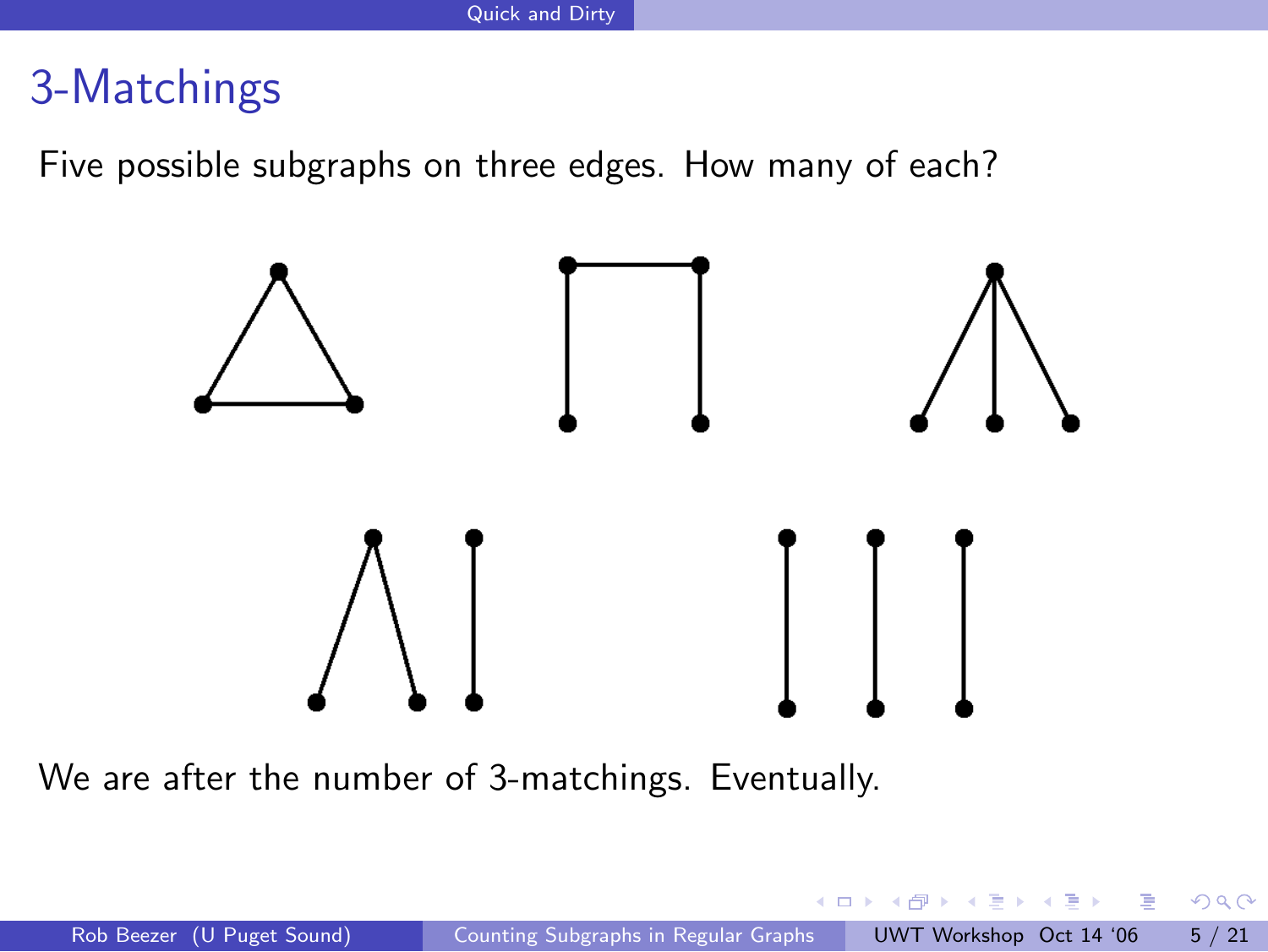# 3-Matchings, Part I

Choose a vertex, choose three incident edges:

$$
\left\{\bigwedge\right\} = n\binom{r-1}{3}
$$

 $\mathcal{A} \cong \mathcal{B} \times \mathcal{A} \cong \mathcal{B}$ 

 $\rightarrow$ 

4 日下

 $299$ 

- 로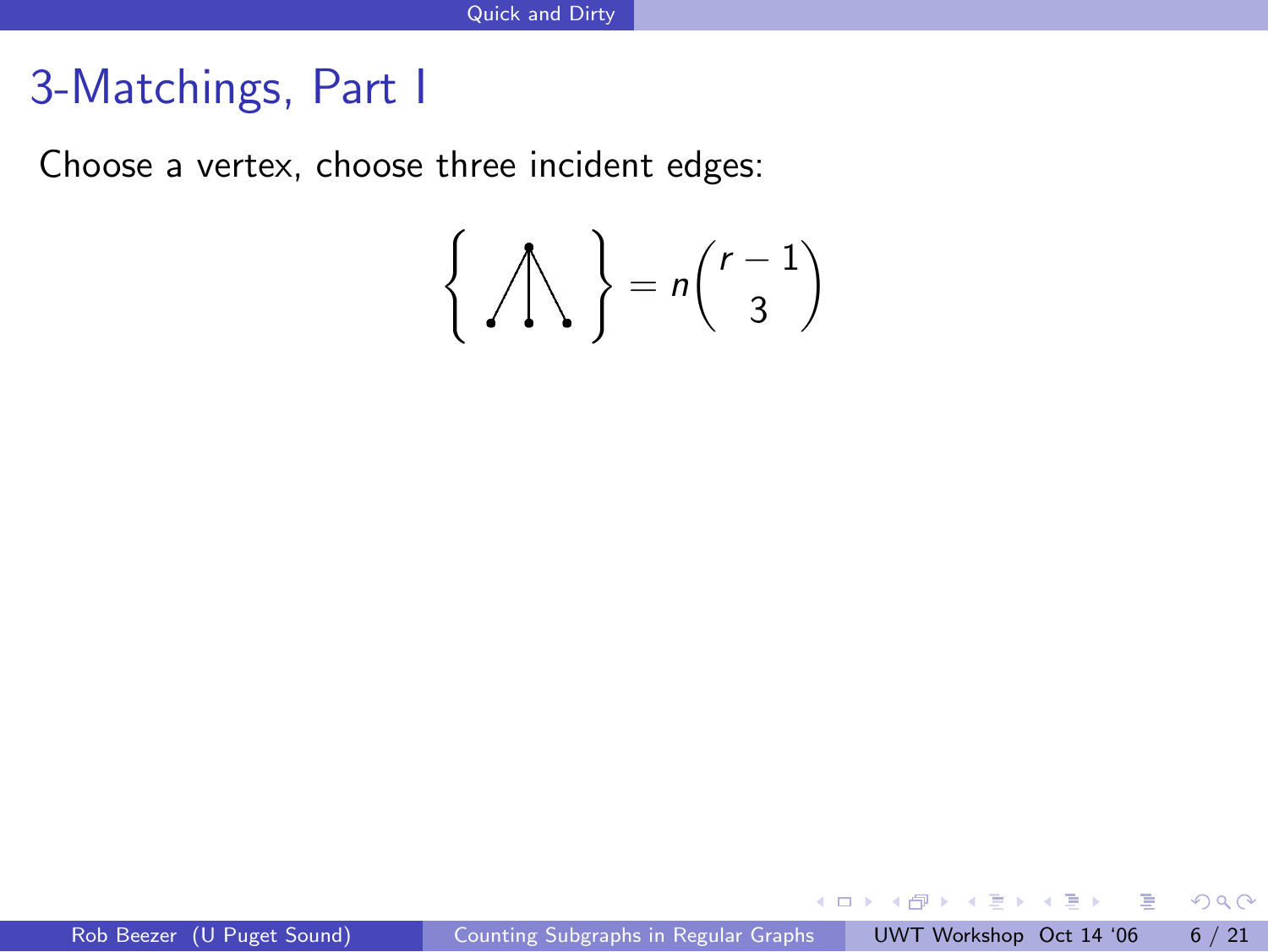# 3-Matchings, Part I

Choose a vertex, choose three incident edges:

$$
\left\{\bigwedge\right\} = n\binom{r-1}{3}
$$

Start with a 2-matching, choose one of 4 vertices, add one of  $r - 1$ incident edges. Builds paths of length 3, and subgraphs with a path of length 2 and a disjoint edge.

Double-counts each of these though!

$$
4(r-1)\left\{\begin{array}{cc} \left[\begin{array}{c} \end{array}\right] \end{array}\right\} = 2\left\{\begin{array}{c} \left[\begin{array}{c} \end{array}\right] \end{array}\right\} + 2\left\{\begin{array}{c} \bigwedge \end{array}\right\}\right\}
$$

**KENKEN E**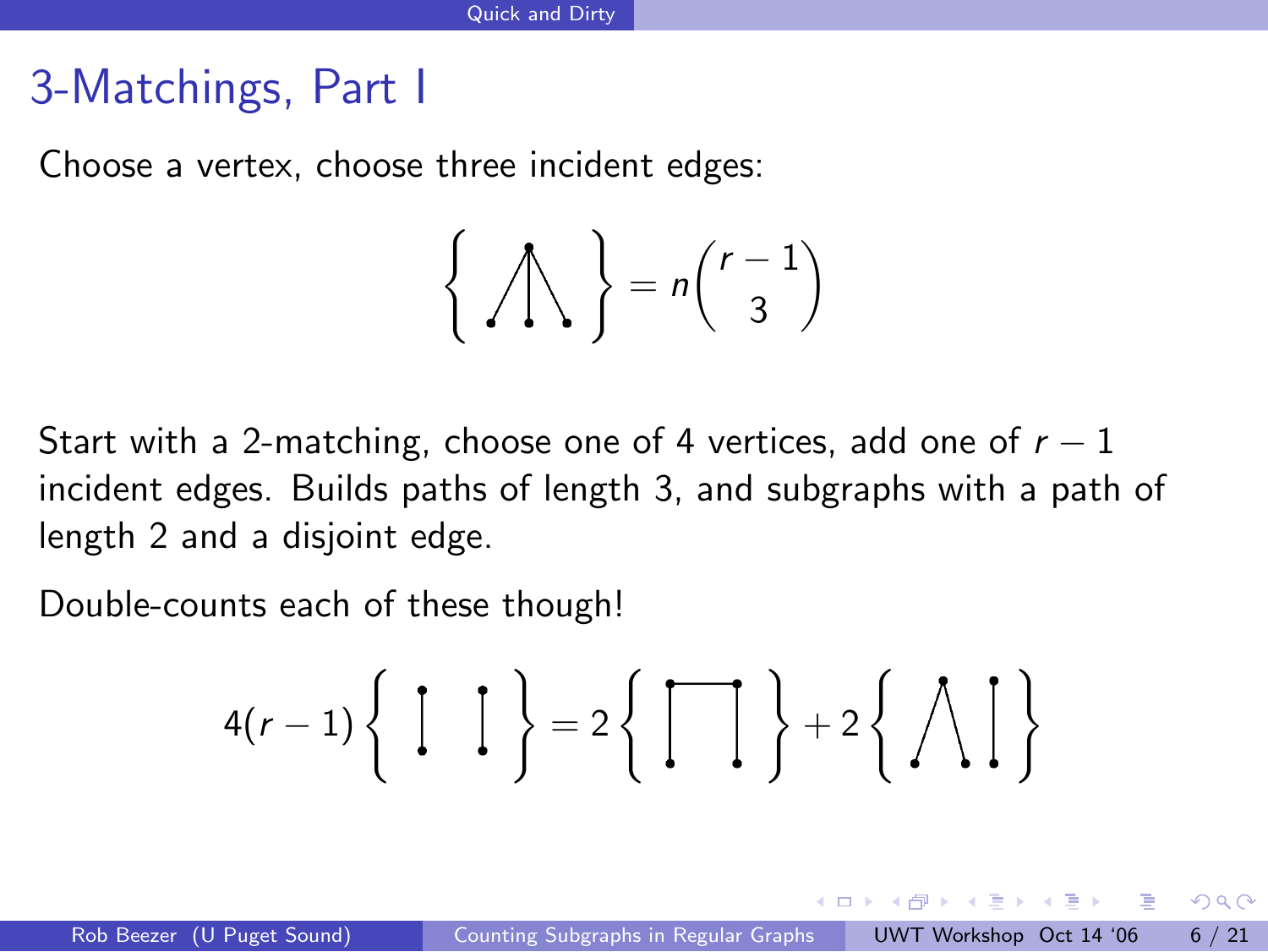# 3-Matchings, Part II

Start with a path of length 2, choose one of 2 end vertices, add one of  $r-1$  incident edges. Builds paths of length 3, and triangles.

Double-counts paths, overcounts triangles by a factor of 6.

$$
2(r-1)\left\{\bigwedge\right\} = 2\left\{\left\{\overline{\bigcup}\right\} + 6\left\{\bigtriangleup\right\}\right\}
$$

4 D F

化重压 化重压 三重

 $\Omega$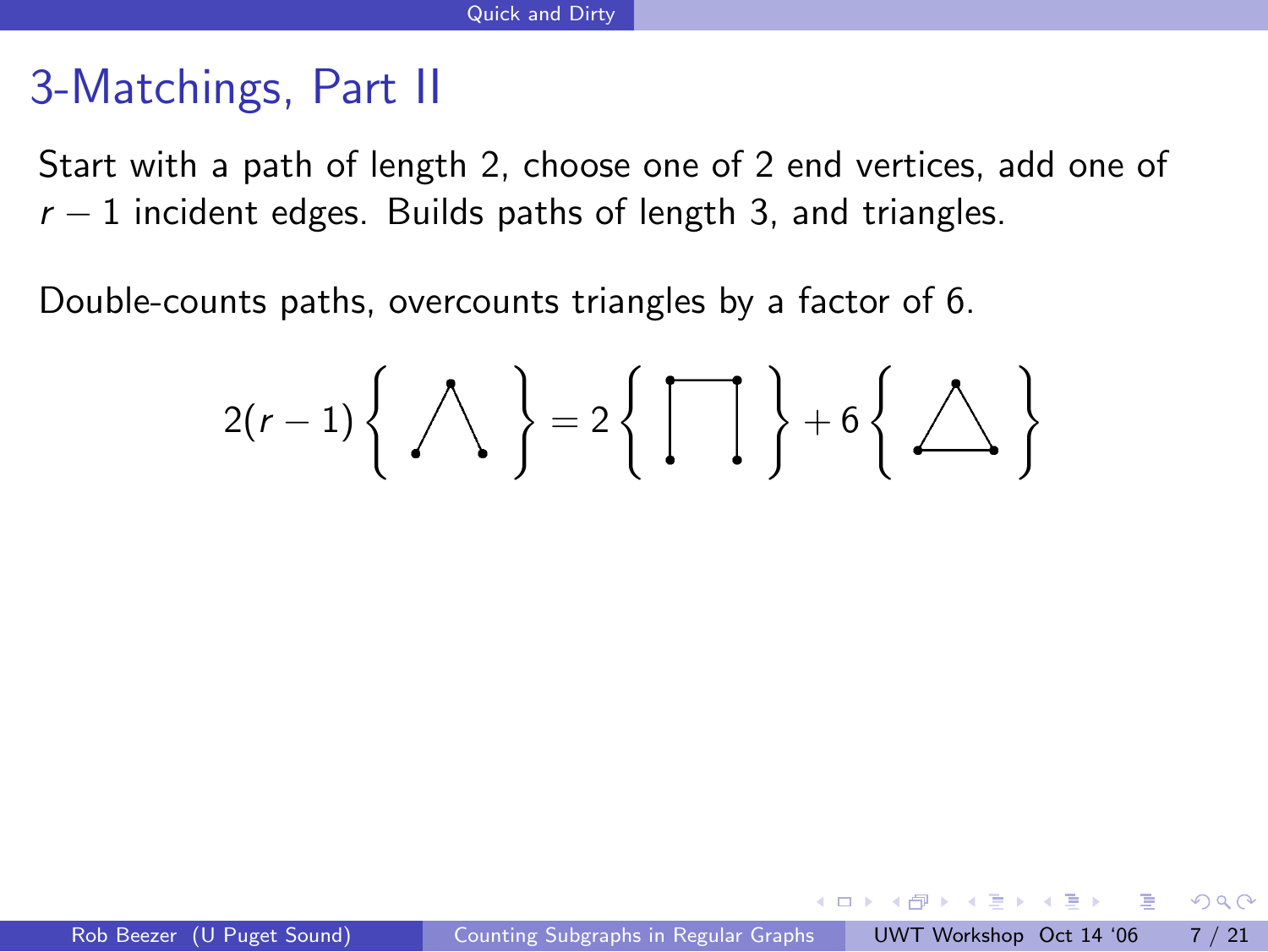# 3-Matchings, Part II

Start with a path of length 2, choose one of 2 end vertices, add one of  $r - 1$  incident edges. Builds paths of length 3, and triangles.

Double-counts paths, overcounts triangles by a factor of 6.

$$
2(r-1)\left\{\bigwedge\right\} = 2\left\{\left\{\overline{\bigcup}\right\} + 6\left\{\bigtriangleup\right\}\right\}
$$

Sum all subgraphs on 3 edges:

$$
\binom{\frac{n r}{2}}{3}=\left\{\text{max}\right\}+\left\{\text{max}\right\}+\left\{\text{max}\right\}+\left\{\text{max}\right\}+\left\{\text{max}\right\}+\left\{\text{max}\right\}
$$

化重变 化重变

- 3

 $\Omega$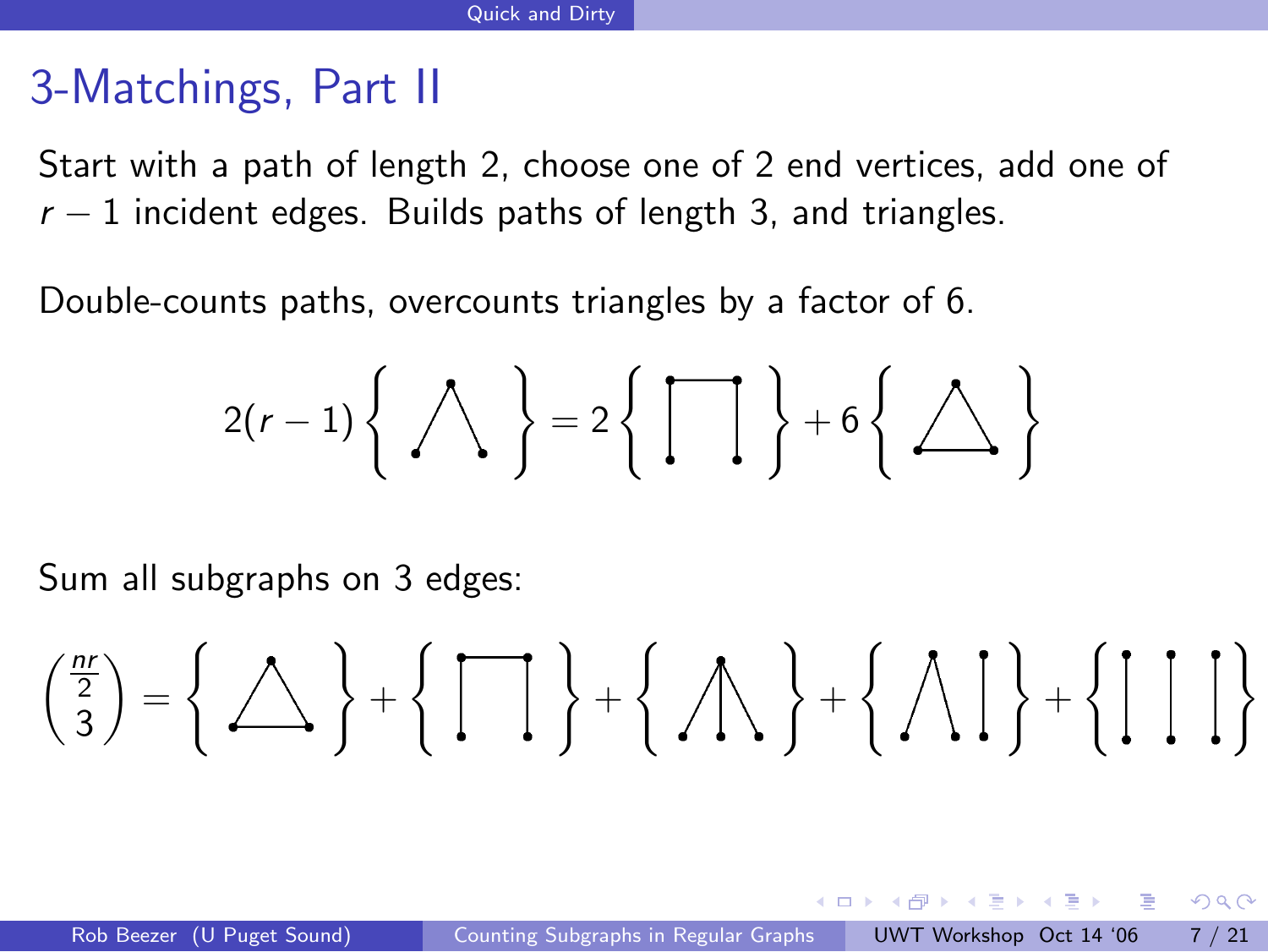# 3-Matchings, Solution

Solve 4 linear equations in 5 unknowns:

( ) = 1 48 nr n 2 r <sup>2</sup> − 12nr <sup>2</sup> + 40r <sup>2</sup> + 6nr − 48r + 16 − ( )

- Depends on  $n$  and  $r$  and the number of triangles.
- Independent of the particular graph.

4 D F

ラメ メラメ

画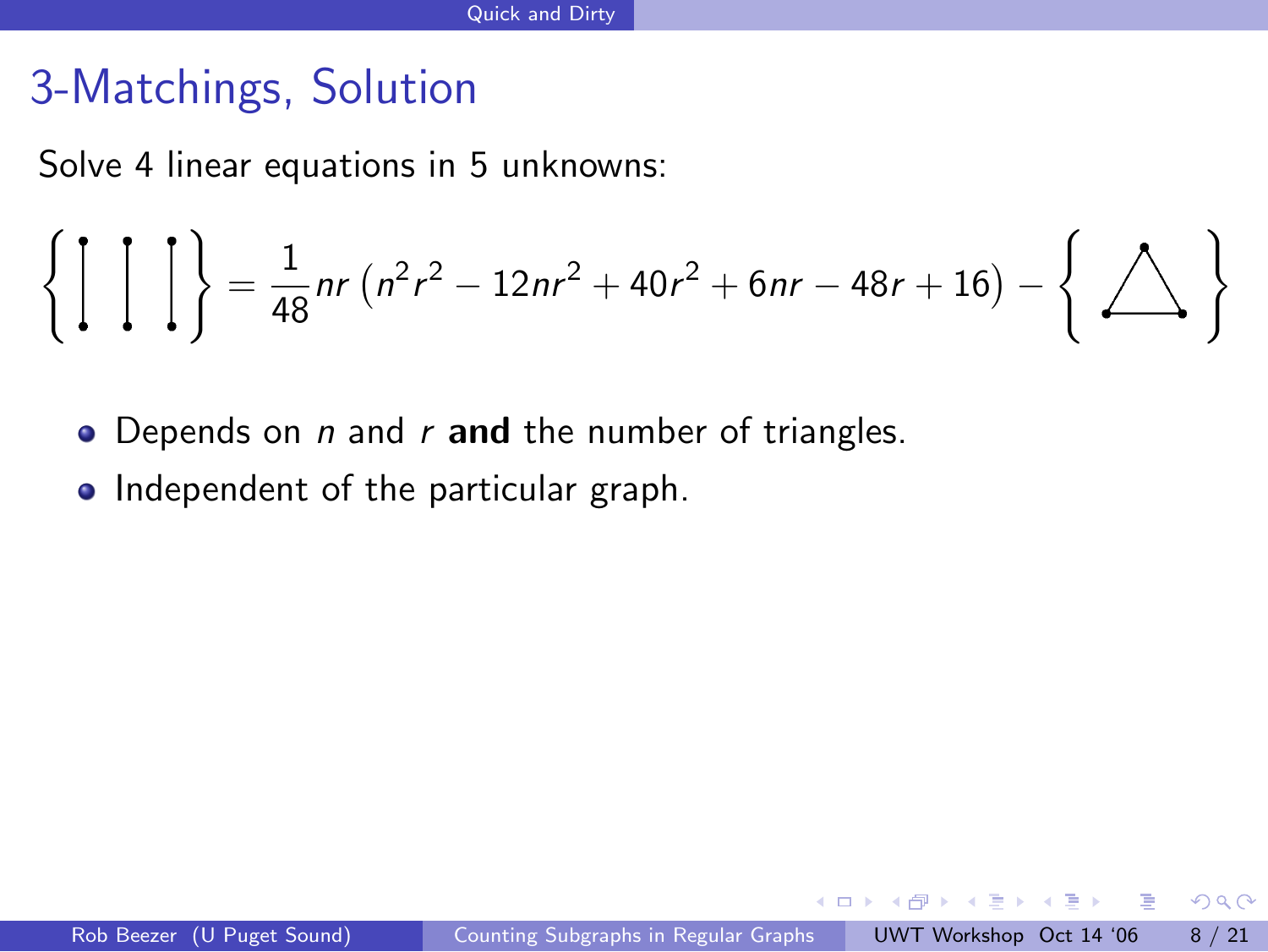## General Approach

Can't keep this up. Need a systematic approach.

 $\bullet$  Begin with a subgraph with m edges and a vertex of degree 1.

 $\eta$ an

- 30

化重复 化重变

4 D F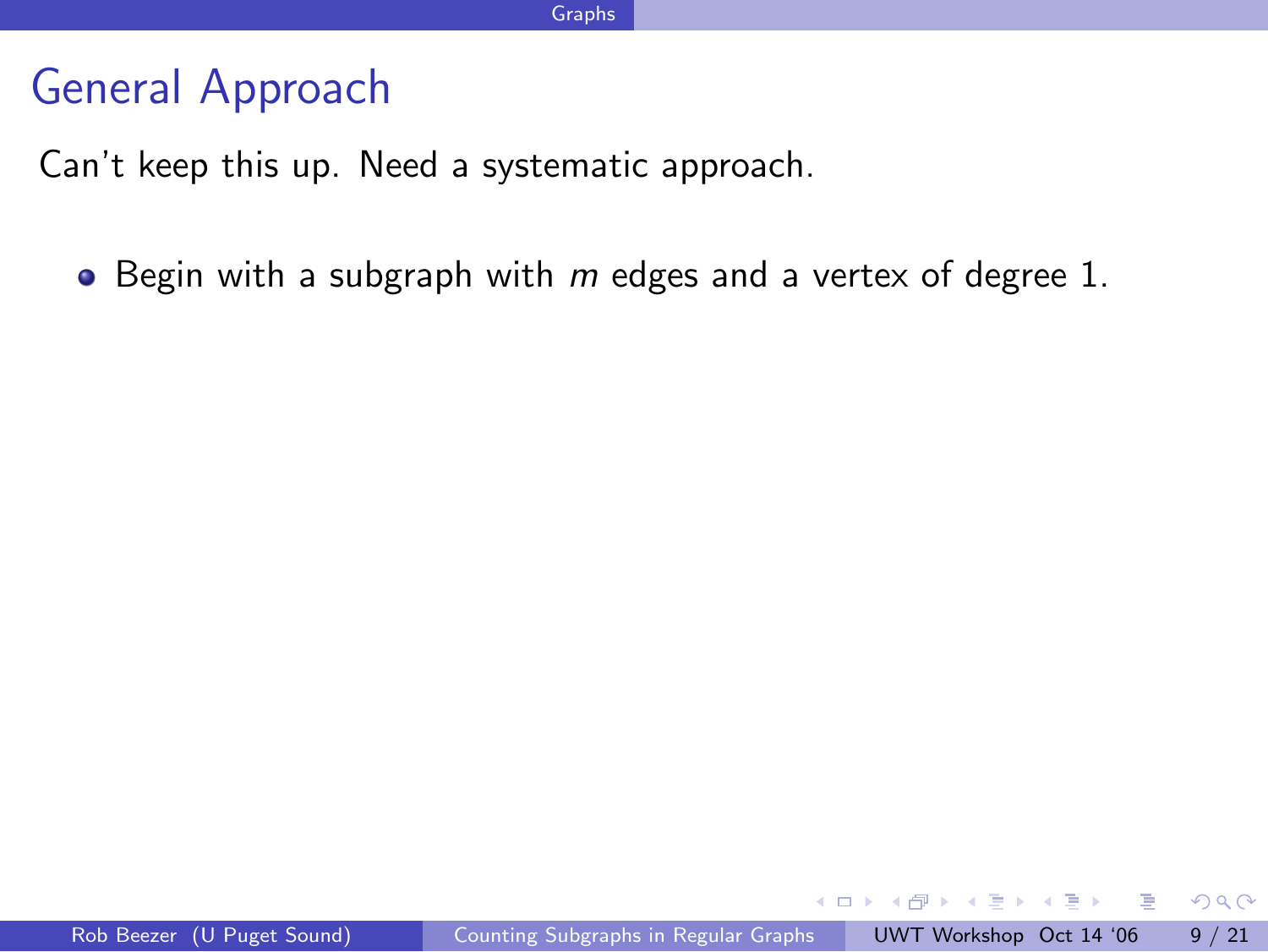## General Approach

Can't keep this up. Need a systematic approach.

- $\bullet$  Begin with a subgraph with m edges and a vertex of degree 1.
- Remove edge incident to degree 1 vertex. Call other endpoint w.
- **•** Identify vertices "isomorphic" to  $w$ .

化重新润滑脂

4 D F

- 30

 $\Omega$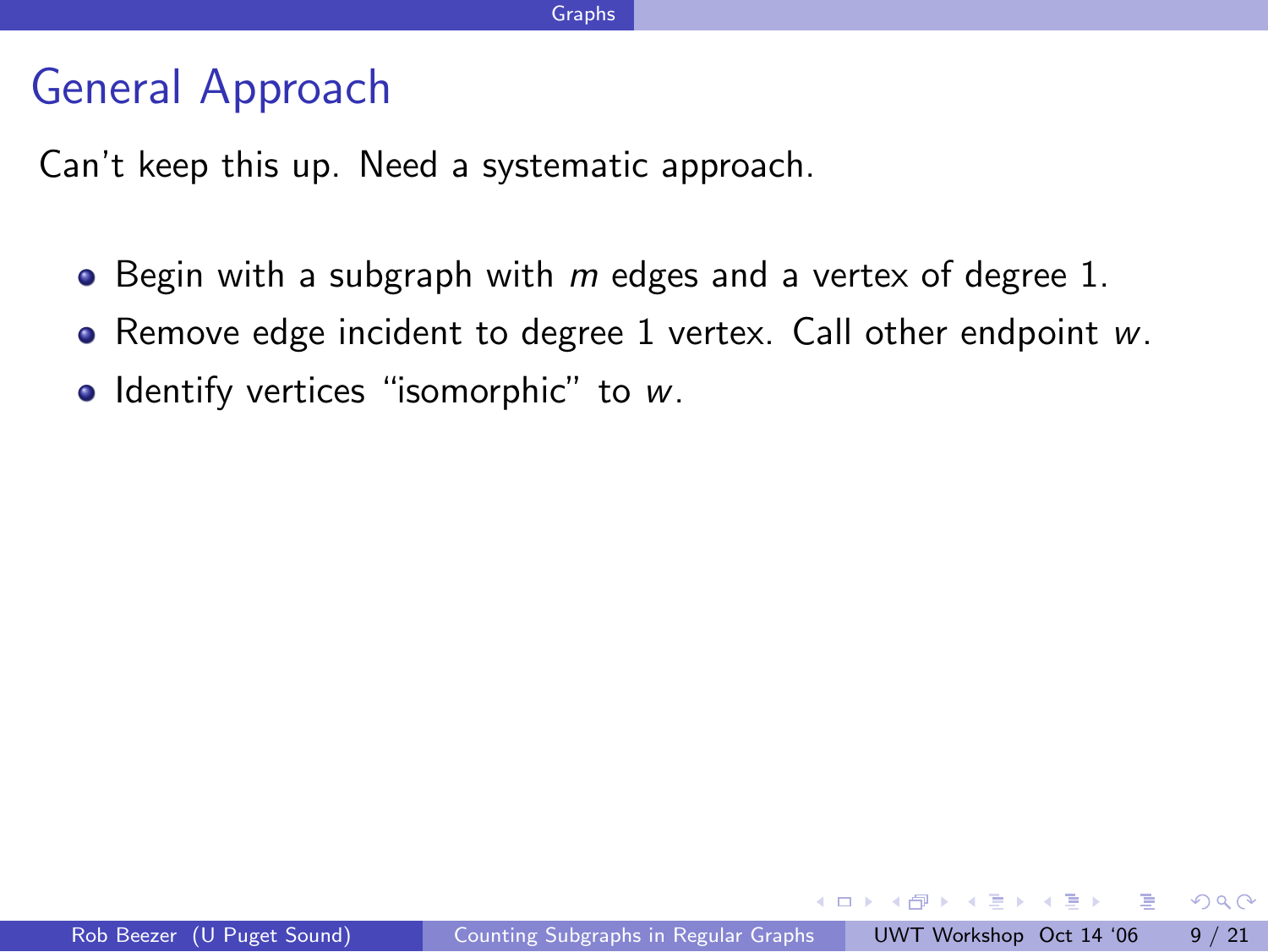## General Approach

Can't keep this up. Need a systematic approach.

- $\bullet$  Begin with a subgraph with m edges and a vertex of degree 1.
- Remove edge incident to degree 1 vertex. Call other endpoint  $w$ .
- **•** Identify vertices "isomorphic" to  $w$ .
- Add back a single edge, attaching one end at vertices like w.

化重新润滑脂

 $\equiv$   $\cap$   $\alpha$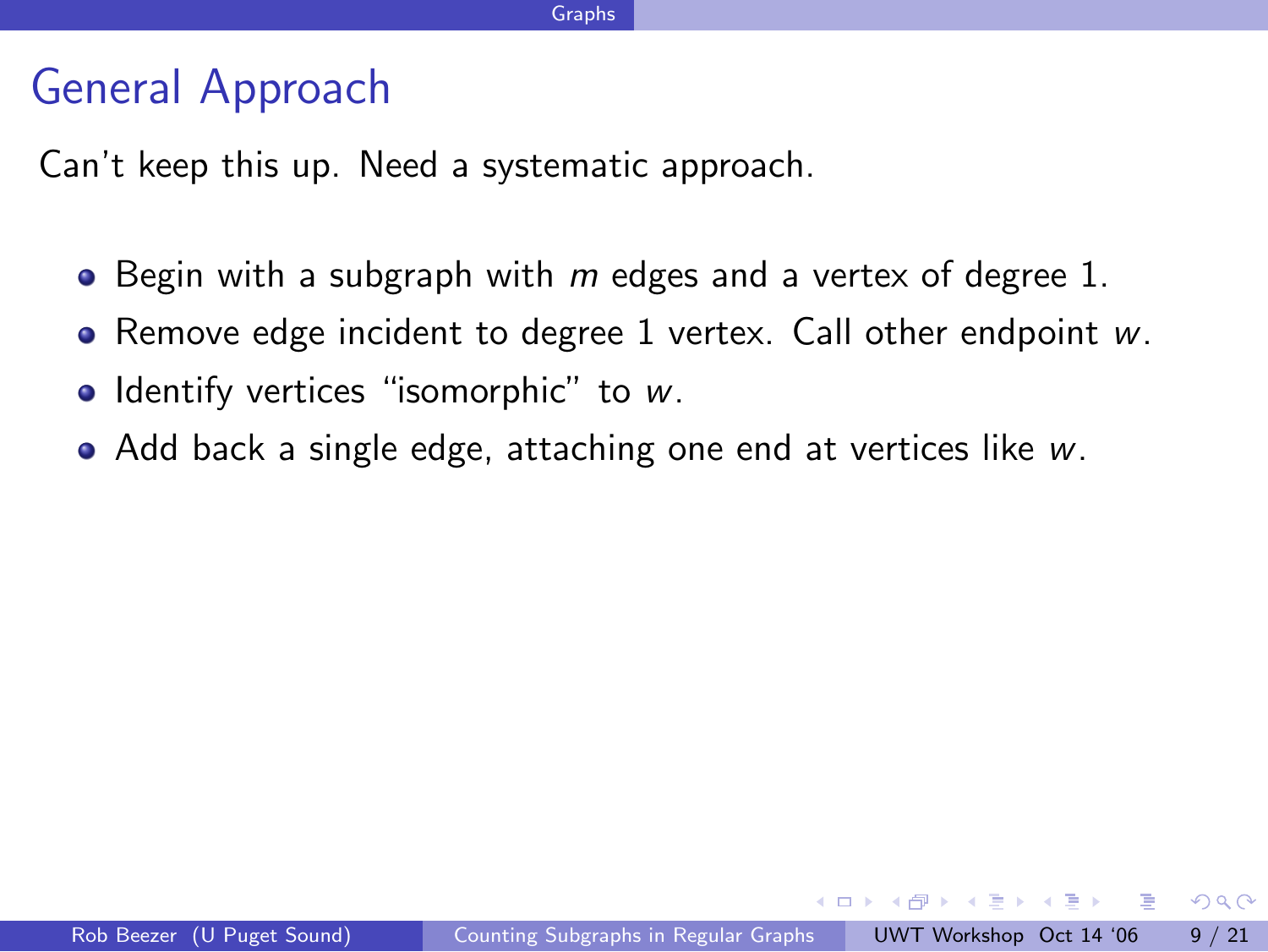## General Approach

Can't keep this up. Need a systematic approach.

- $\bullet$  Begin with a subgraph with m edges and a vertex of degree 1.
- Remove edge incident to degree 1 vertex. Call other endpoint  $w$ .
- **•** Identify vertices "isomorphic" to  $w$ .
- Add back a single edge, attaching one end at vertices like w.
- Determine the types of subgraphs formed.
- Determine the amount of overcounting.

化重新润滑脂

 $=$   $\Omega$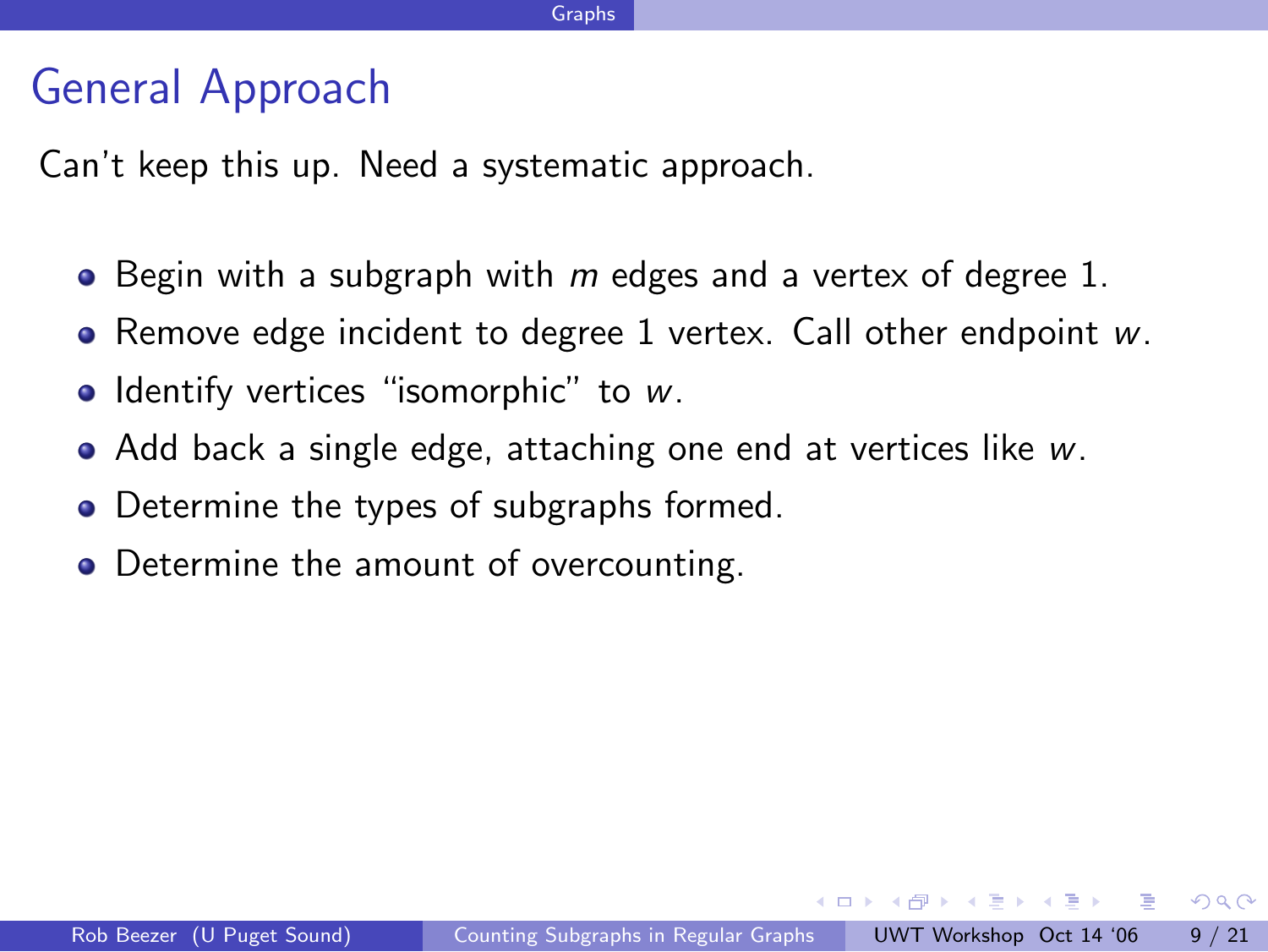### Example, 4 Edges

Begin with a path having 4 edges.

Remove an edge incident to a vertex of degree 1. Label other endpoint w. In the path on 3 edges that remains, there is one other vertex like  $w$ .



Add back an edge at w, considering all vertices as possibilities for the other end of the new edge.

 $200$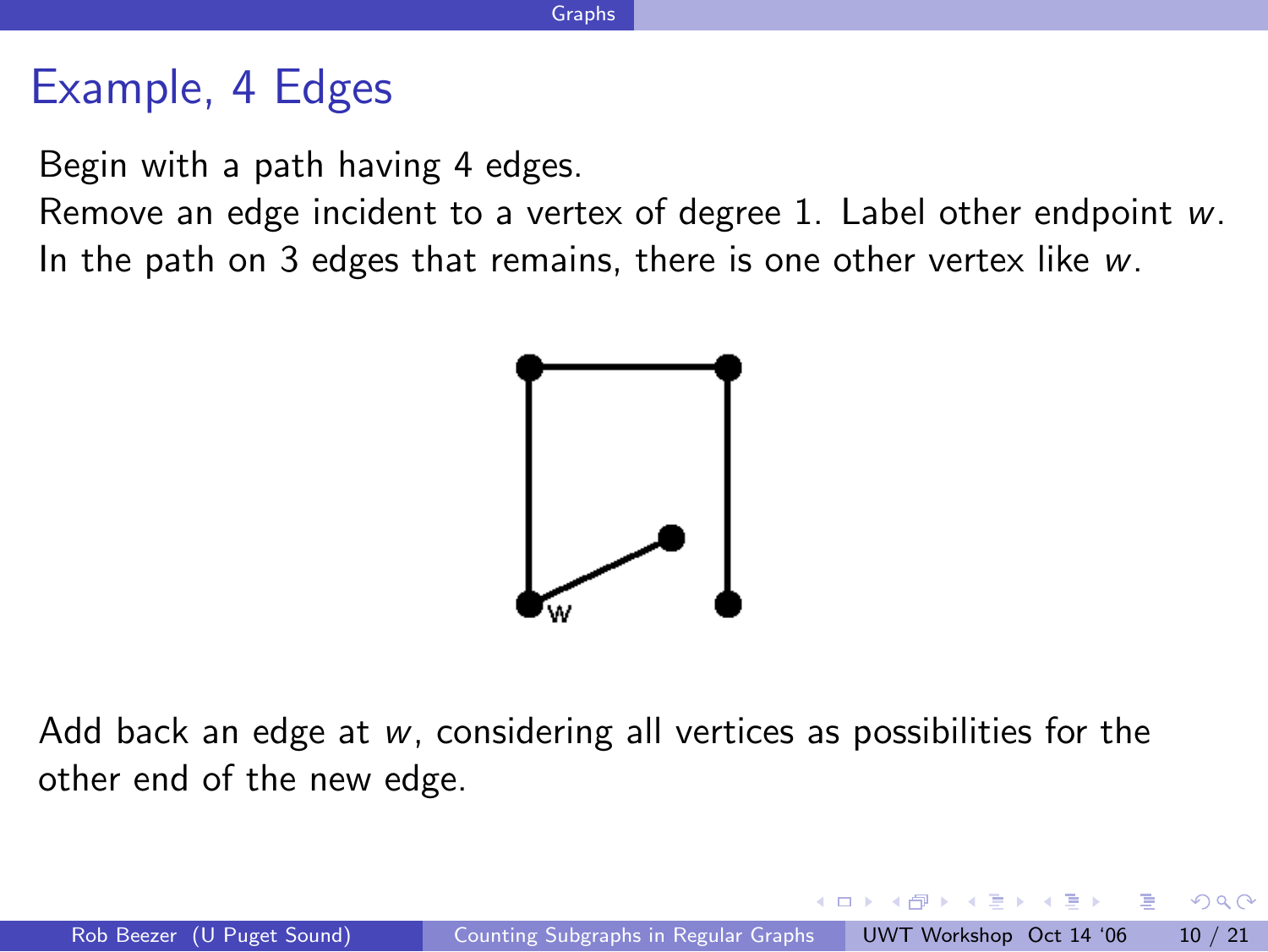# Example, 4 Edges

What subgraphs result? How many of each? Overcounting factor?



医单位 医单位

 $QQ$ 

画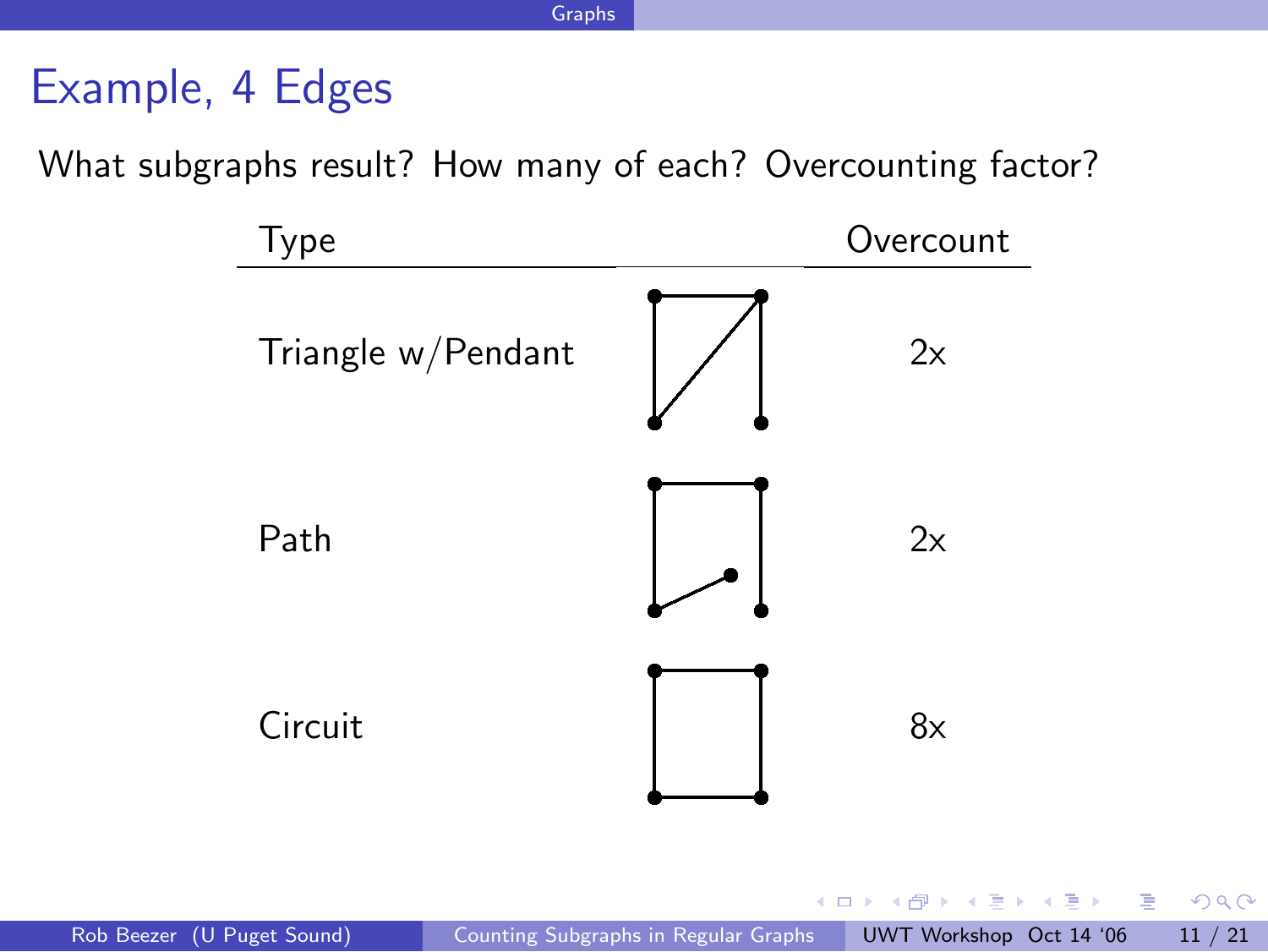# Example, 4 Edges

- 2 vertices like w.
- $r-1$  ways to attach back an edge.

Counting a set of subgraphs (each with a labeled vertex at  $w$ ) in two different ways yields:

$$
2(r-1)\left\{\left.\begin{matrix}\overrightarrow{\hspace{1cm}}\\ \overrightarrow{\hspace{1cm}}\end{matrix}\right\} = 2\left\{\left.\begin{matrix}\overrightarrow{\hspace{1cm}}\\ \overrightarrow{\hspace{1cm}}\end{matrix}\right\}\right. + 2\left\{\left.\begin{matrix}\overrightarrow{\hspace{1cm}}\\ \overrightarrow{\hspace{1cm}}\end{matrix}\right\} + 8\left\{\left.\begin{matrix}\overrightarrow{\hspace{1cm}}\\ \overrightarrow{\hspace{1cm}}\end{matrix}\right\}\right\}
$$

4 D F

(大震災 大震災) (震

 $\Omega$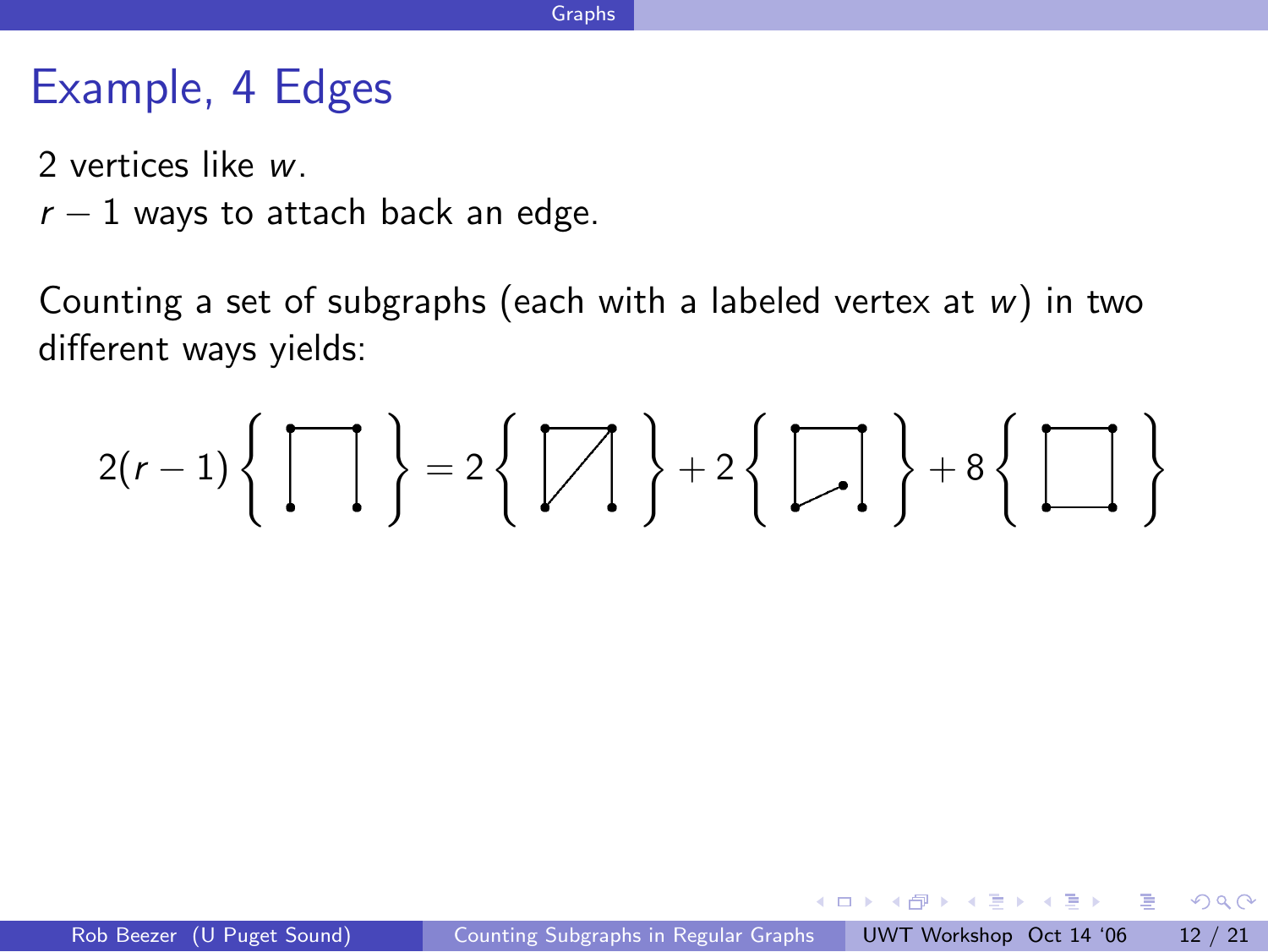- Create a system of linear equations in subgraph counts.
- $\bullet$  Coefficients are constants, functions of n and r.

 $\sim$ n an T≣ris

 $\leftarrow$ 

画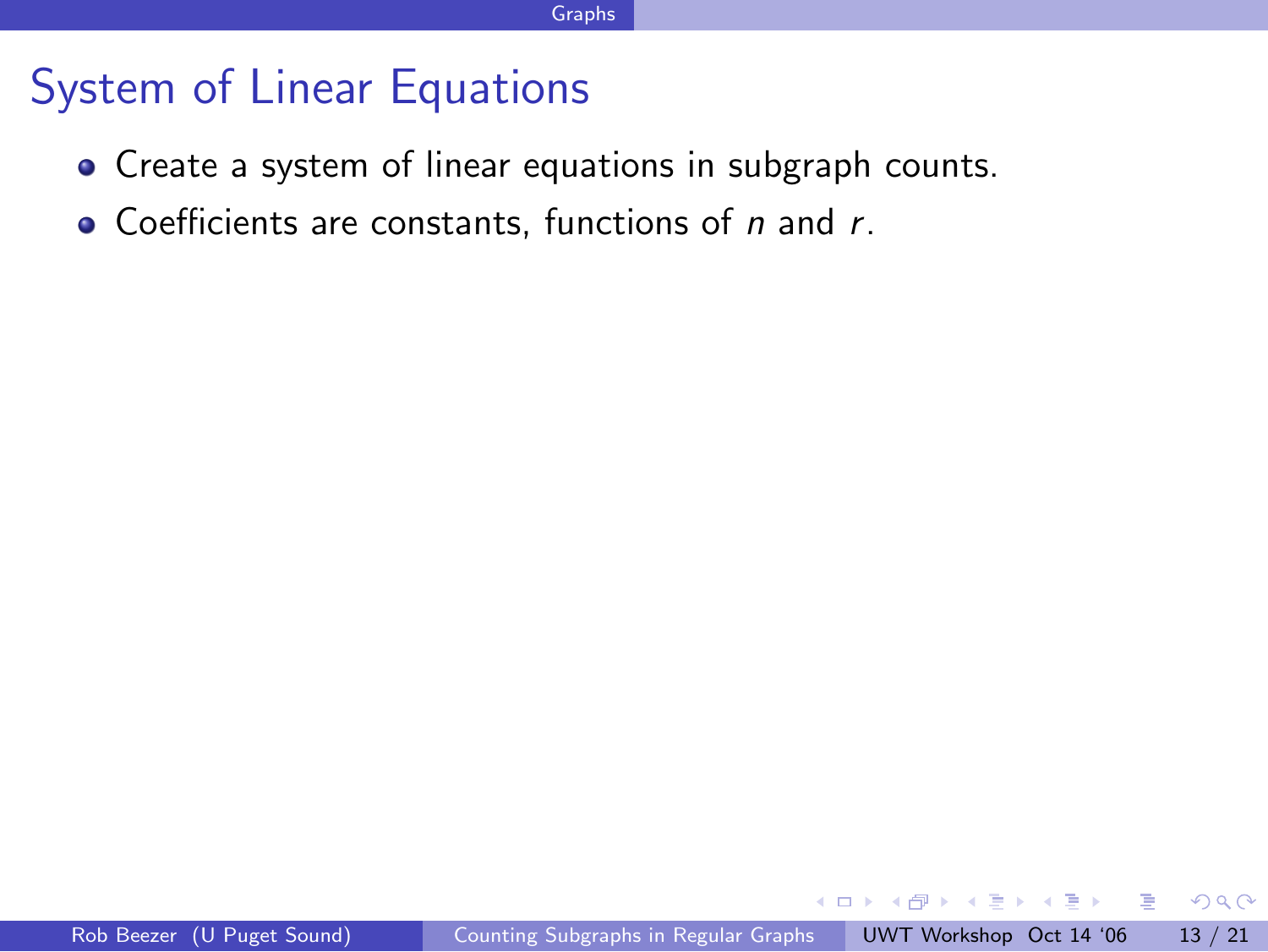- Create a system of linear equations in subgraph counts.
- $\bullet$  Coefficients are constants, functions of n and r.
- Apply to any regular graph.

 $\leftarrow$ 

ラメ メラメ

画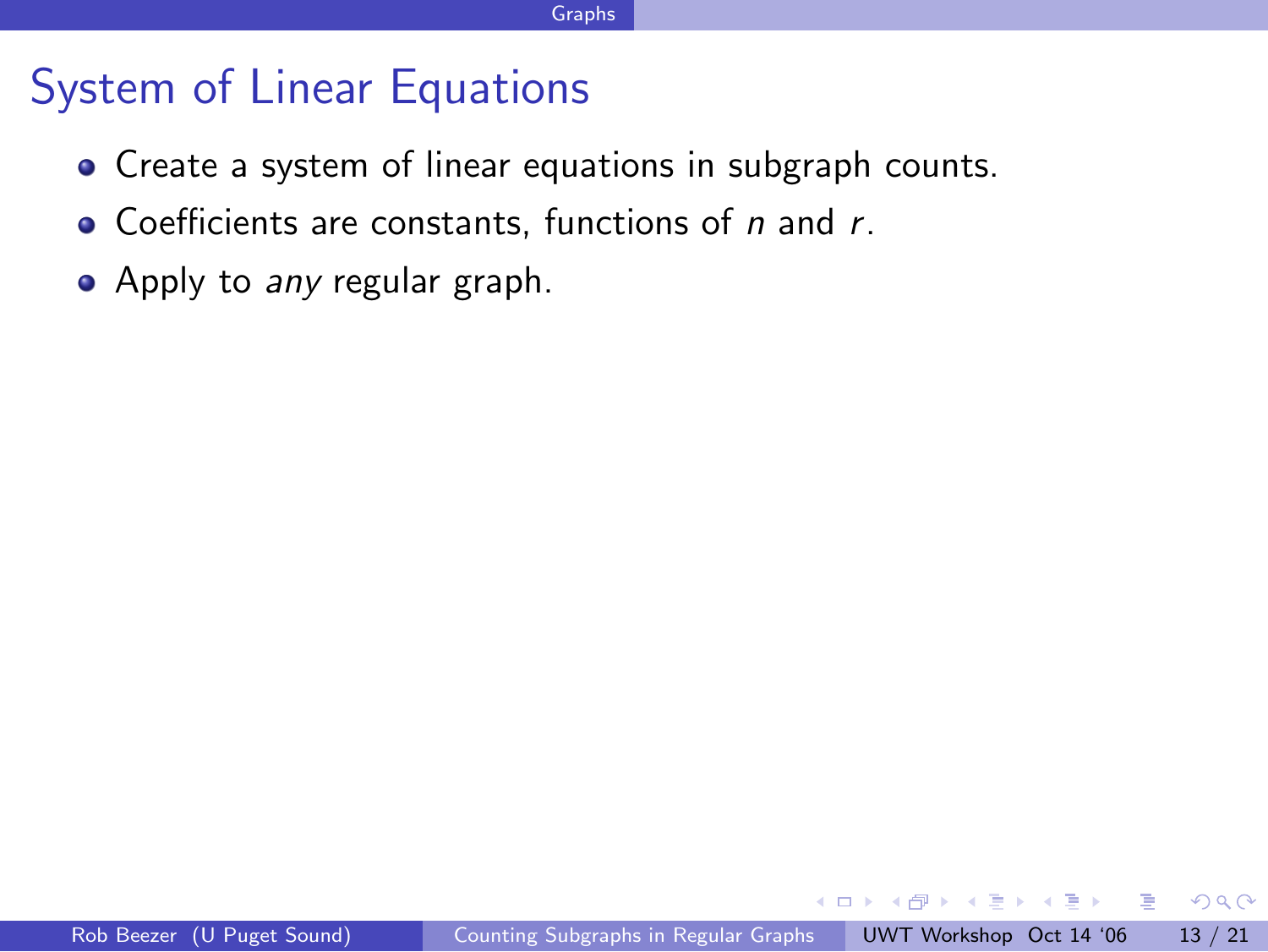- Create a system of linear equations in subgraph counts.
- $\bullet$  Coefficients are constants, functions of n and r.
- Apply to any regular graph.
- Subgraphs with no degree 1 vertices are "free" variables.
- Subgraphs with degree 1 vertices are dependent variables.

ラメ メラメ

 $\Omega$ æ.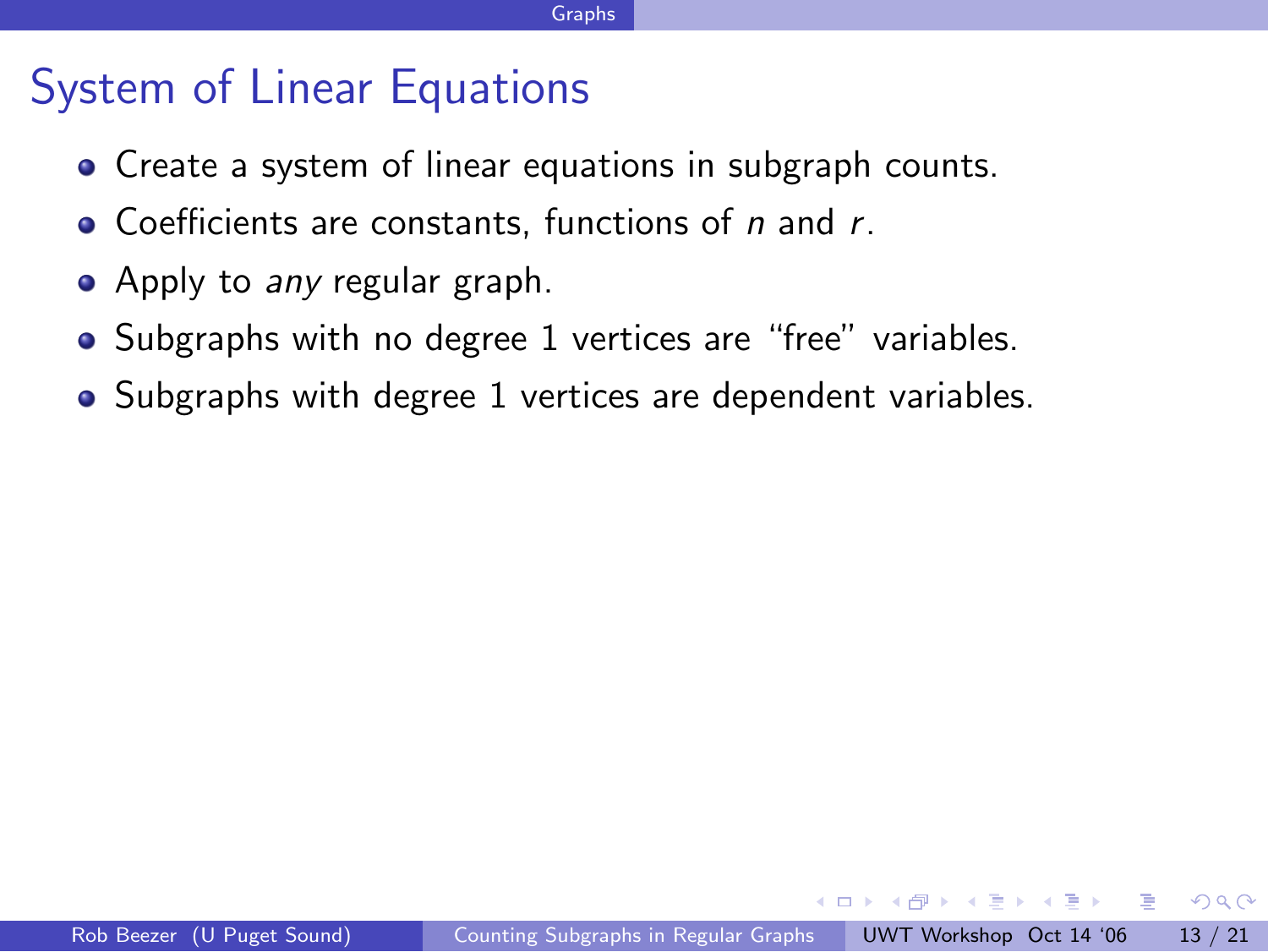- Create a system of linear equations in subgraph counts.
- $\bullet$  Coefficients are constants, functions of n and r.
- Apply to any regular graph.
- Subgraphs with no degree 1 vertices are "free" variables.
- Subgraphs with degree 1 vertices are dependent variables.
- Order subgraph types on edges, then number of degree 1 vertices.
- **•** System has lower-triangular coefficient matrix, nearly homogeneous.

化重复 化重变

 $QQ$ 

- 3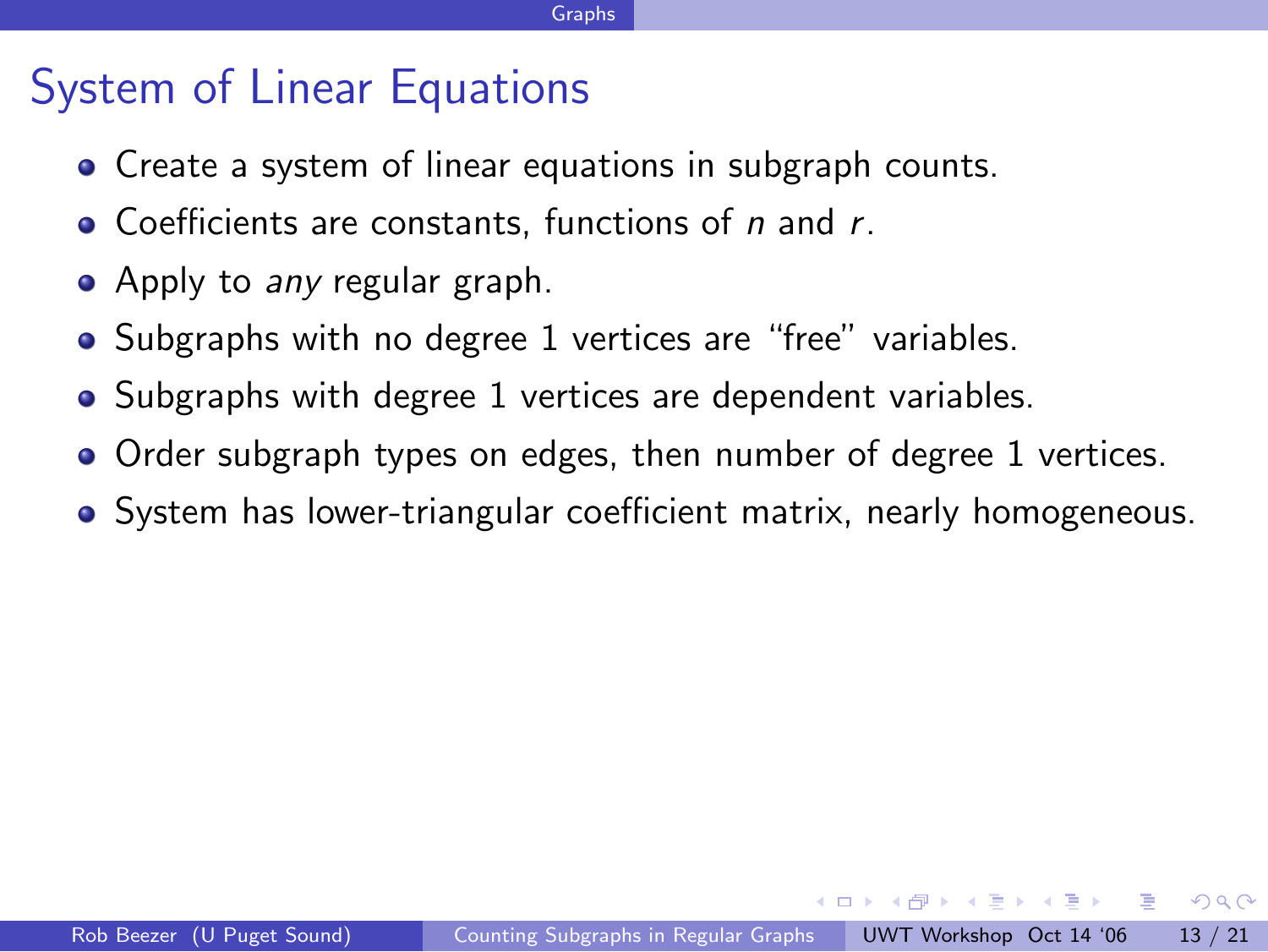All subgraphs on 4 edges or less. w is adjacent to open-circle vertex.



 $QQ$ 

Þ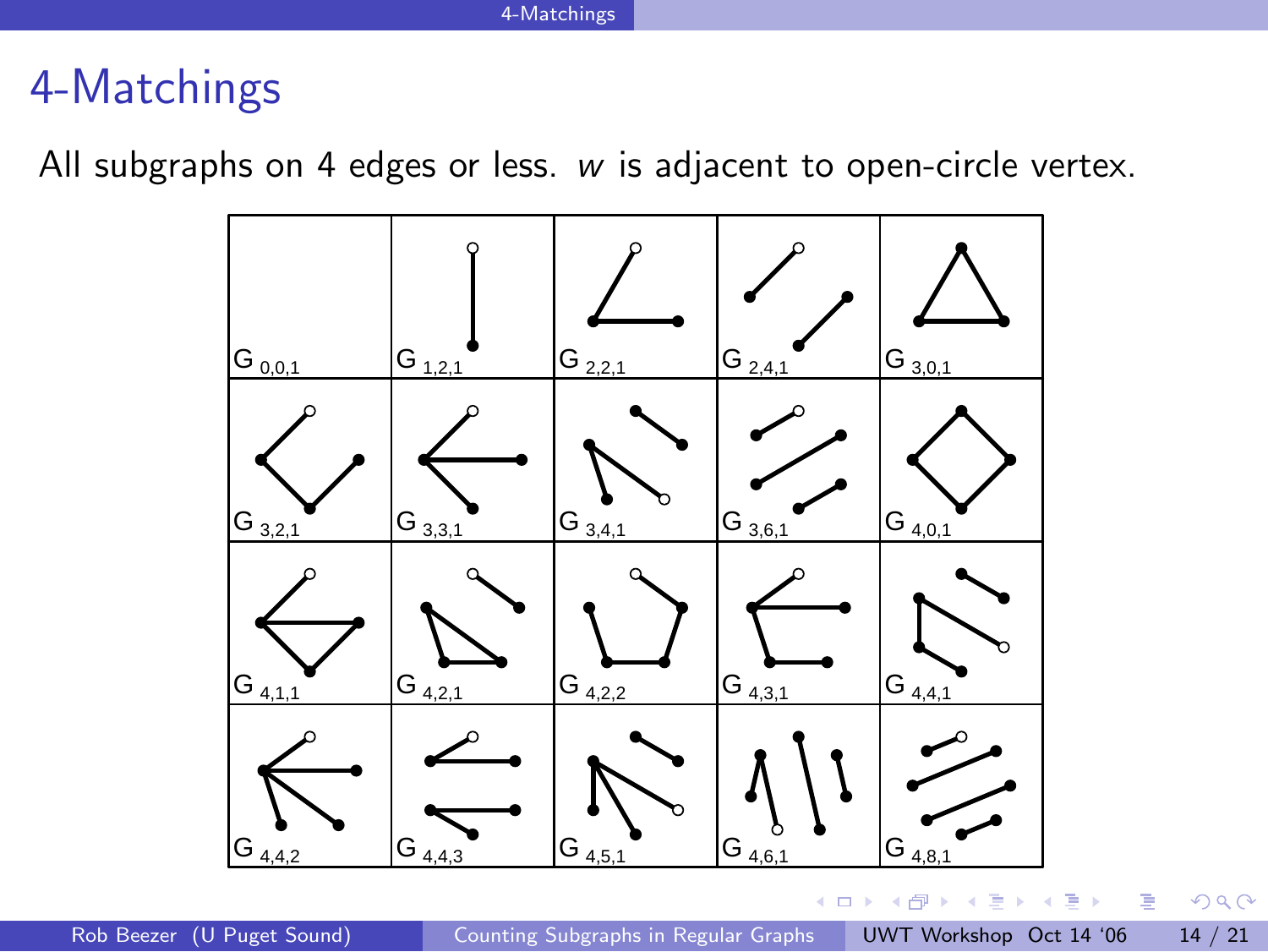$$
g_{0,0,1} = 1
$$
\n
$$
n r g_{0,0,1} = 2 g_{1,2,1}
$$
\n
$$
2(r-1) g_{1,2,1} = 2 g_{2,2,1}
$$
\n
$$
(n-2) r g_{1,2,1} = 2 g_{2,2,1} + 4 g_{2,4,1}
$$
\n
$$
2(r-1) g_{2,2,1} = 6 g_{3,0,1} + 2 g_{3,2,1}
$$
\n
$$
1(r-2) g_{2,2,1} = 3 g_{3,3,1}
$$
\n
$$
4(r-1) g_{2,4,1} = 2 g_{3,2,1} + 2 g_{3,4,1}
$$
\n
$$
(n-4) r g_{2,4,1} = 2 g_{3,4,1} + 6 g_{3,6,1}
$$
\n
$$
3(r-2) g_{3,0,1} = 1 g_{4,1,1}
$$
\n
$$
(n-3) r g_{3,0,1} = 1 g_{4,1,1} + 2 g_{4,2,1}
$$
\n
$$
2(r-1) g_{3,2,1} = 8 g_{4,0,1} + 2 g_{4,1,1} + 2 g_{4,2,2}
$$
\n
$$
2(r-2) g_{3,2,1} = 2 g_{4,1,1} + 2 g_{4,2,1}
$$
\n
$$
2(r-1) g_{3,4,1} = 6 g_{4,2,1} + 2 g_{4,2,2} + 2 g_{4,4,1}
$$
\n
$$
1(r-3) g_{3,3,1} = 4 g_{4,4,2}
$$
\n
$$
2(r-1) g_{3,4,1} = 2 g_{4,2,2} + 1 g_{4,3,1} + 4 g_{4,4,3}
$$
\n
$$
1(r-2) g_{3,4,1} = 1 g_{4,3,1} + 3 g_{4,5,1}
$$
\n
$$
6(r-1) g_{3,6,1} = 2 g_{4,6,1} + 8 g_{4,8,1}
$$
\n
$$
10 \cdot 6) r g_{3,6,1} = 2 g_{4,6,1} + 8 g_{4,8,1}
$$
\n
$$
10 \cdot 10 \cdot 10
$$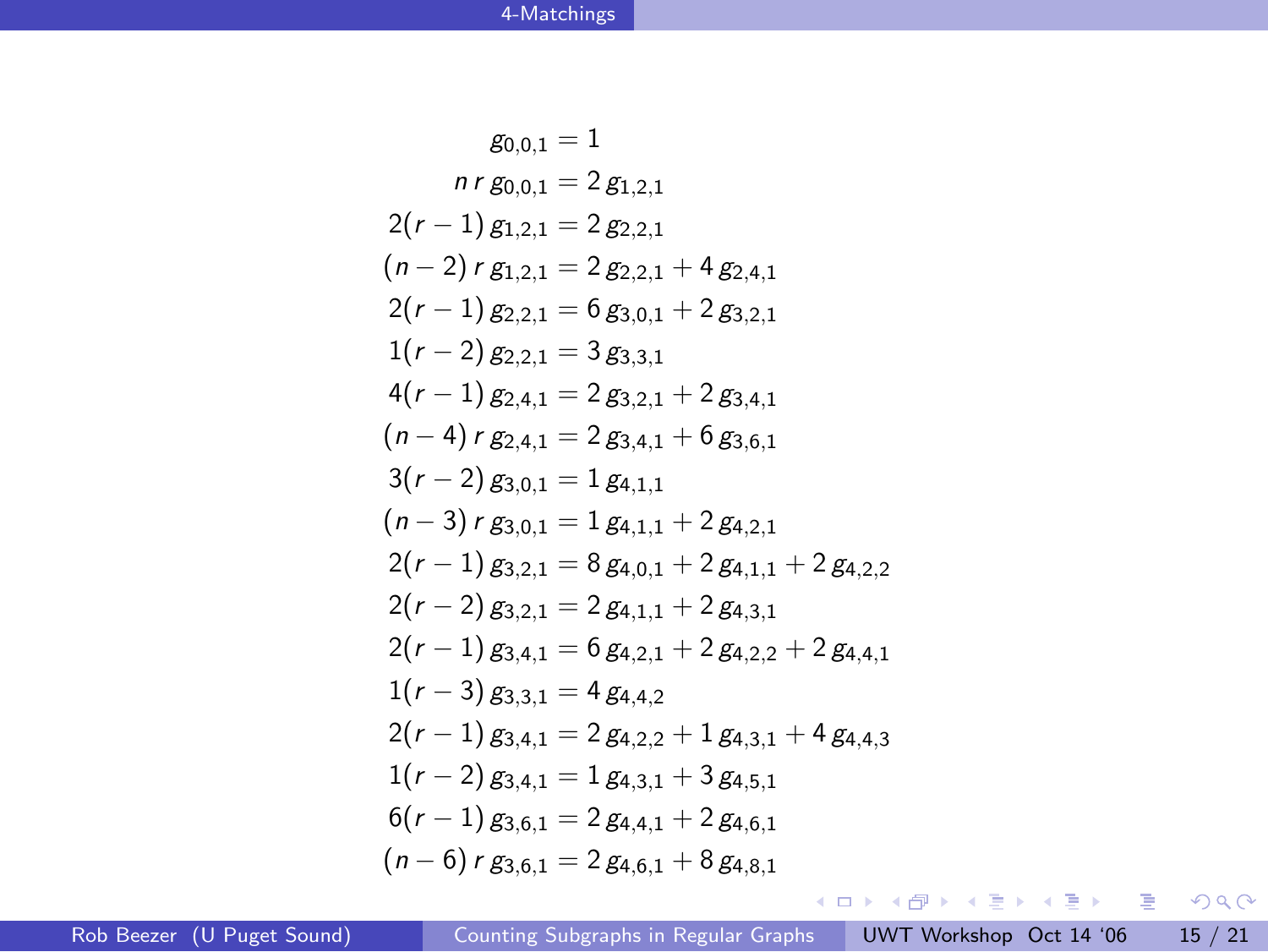g0,0,1 = 1  
\ng1,2,1 = 
$$
\frac{nr}{2}
$$
  
\ng2,2,1 =  $\frac{n(1 + r)r}{8}$   
\ng3,3,1 =  $\frac{n(2 - 4r + nr)}{6}$   
\ng3,3,1 =  $\frac{n(1 + r)^2r}{6}$  - 3g3,0,1  
\ng3,3,1 =  $\frac{n(1 + r)r(4 - 6r + nr)}{6}$   
\ng3,4,1 =  $\frac{n(16 - 48r + 6nr + 40r^2 - 12nr^2 + n^2r^2)}{48}$  - g3,0,1  
\ng4,1,1 =  $(-6 + 3r)\cancel{g_{3,0,1}}$   
\ng4,2,1 =  $(3 - 3r + \frac{rr}{2})$ g3,0,1  
\ng4,2,2 =  $\frac{n(-1 + r)^3r}{2} + (9 - 6r)\cancel{g_{3,0,1}}$  - 4g4,0,1  
\ng4,3,1 =  $\frac{n(-2 + r)(-1 + r)^2r}{4} + (12 - 6r)\cancel{g_{3,0,1}}$   
\ng4,4,2 =  $\frac{n(-2 + r)(-2 + r)(-1 + r)r}{4}$   
\ng4,4,3 =  $\frac{n(-3 + r)^2r(6 - 8r + nr)}{8}$  +  $(-21 + 18r - \frac{3nr}{2})$ g3,0,1 + 4g4,0,1  
\ng4,4,3 =  $\frac{n(-3 + r)(-2 + r)(-1 + r)r}{8}$   
\ng4,4,3 =  $\frac{n(-2 + r)(-1 + r)r(6 - 8r + nr)}{8}$  +  $(-6 + 3r)\cancel{g_{3,0,1}}$  + 2g4,0,1  
\ng4,6,1 =  $\frac{n(-2 + r)(-1 + r)r(6 - 8r + nr)}{12}$  +  $(-6 + 3r)\cancel{g_{3,0,1}}$  + 2g4,0,1  
\ng4,8,1 =  $\frac{n(1 + r)r(40 - 104r + 10nr + 72r^2 - 16nr^2 + n^2r^2)}{12}$  +  $(24 - 21r + \frac{3nr}{2})$ g3,0,1 - 4g4,0,1  
\ng4,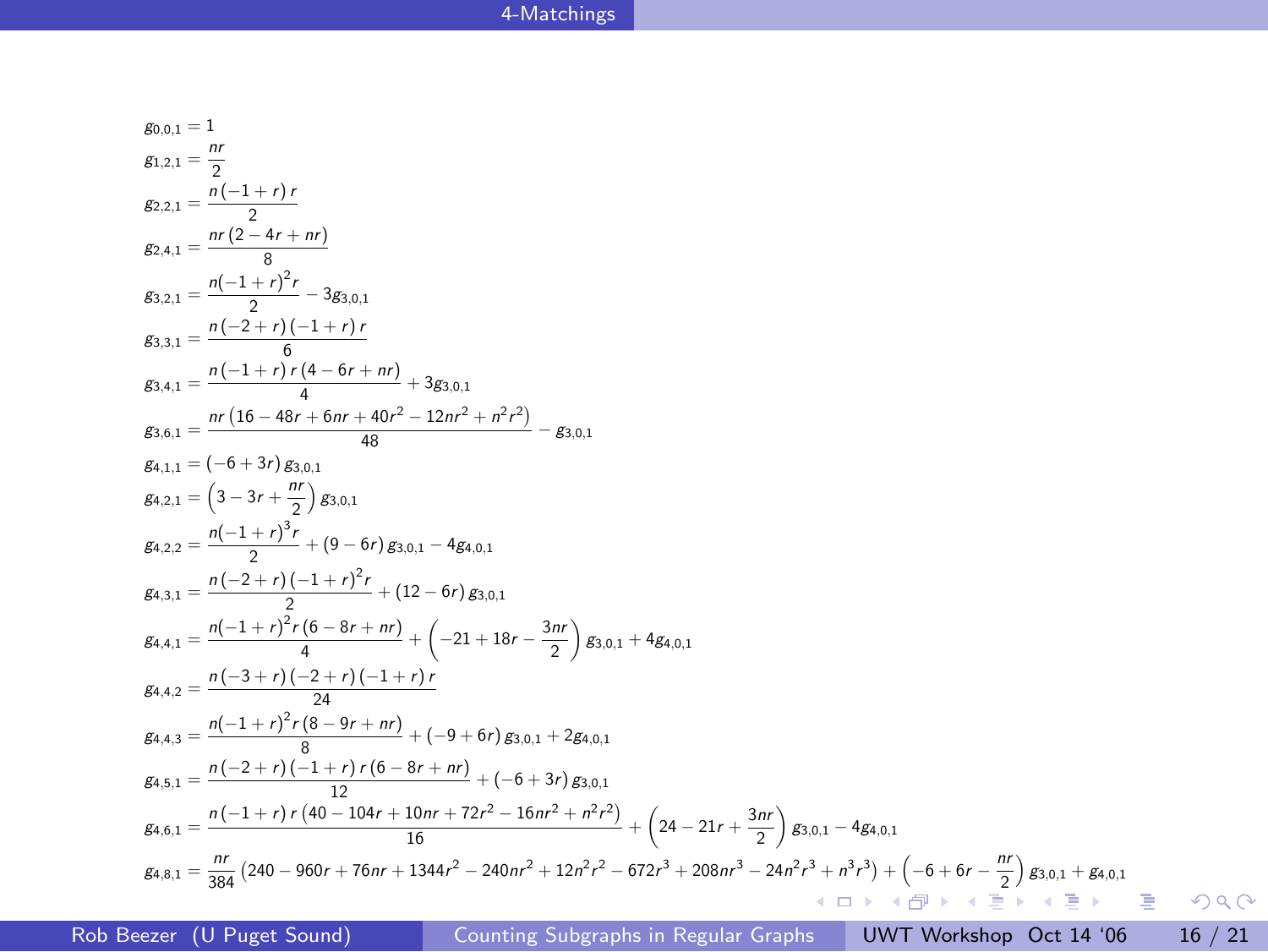# 4-Matchings Solution

$$
\left\{ \left[ \left[ \left[ \left[ \right] \right] \right] \right\} = \frac{nr}{384} \left( 240 - 960r + 76nr + 1344r^2 - 240nr^2 + 12n^2r^2 - 672r^3 + 208nr^3 - 24n^2r^3 + n^3r^3 \right) + \left( -6 + 6r - \frac{nr}{2} \right) \left\{ \bigtriangleup \right\} + \left\{ \left[ \bigcap_{n=1}^{n} \right] \right\}
$$

- Applys to any regular graph.
- $\bullet$  Depends on *n*, *r*, and the number of triangles and squares.

<span id="page-28-0"></span> $QQ$ 

D.

化重新润滑脂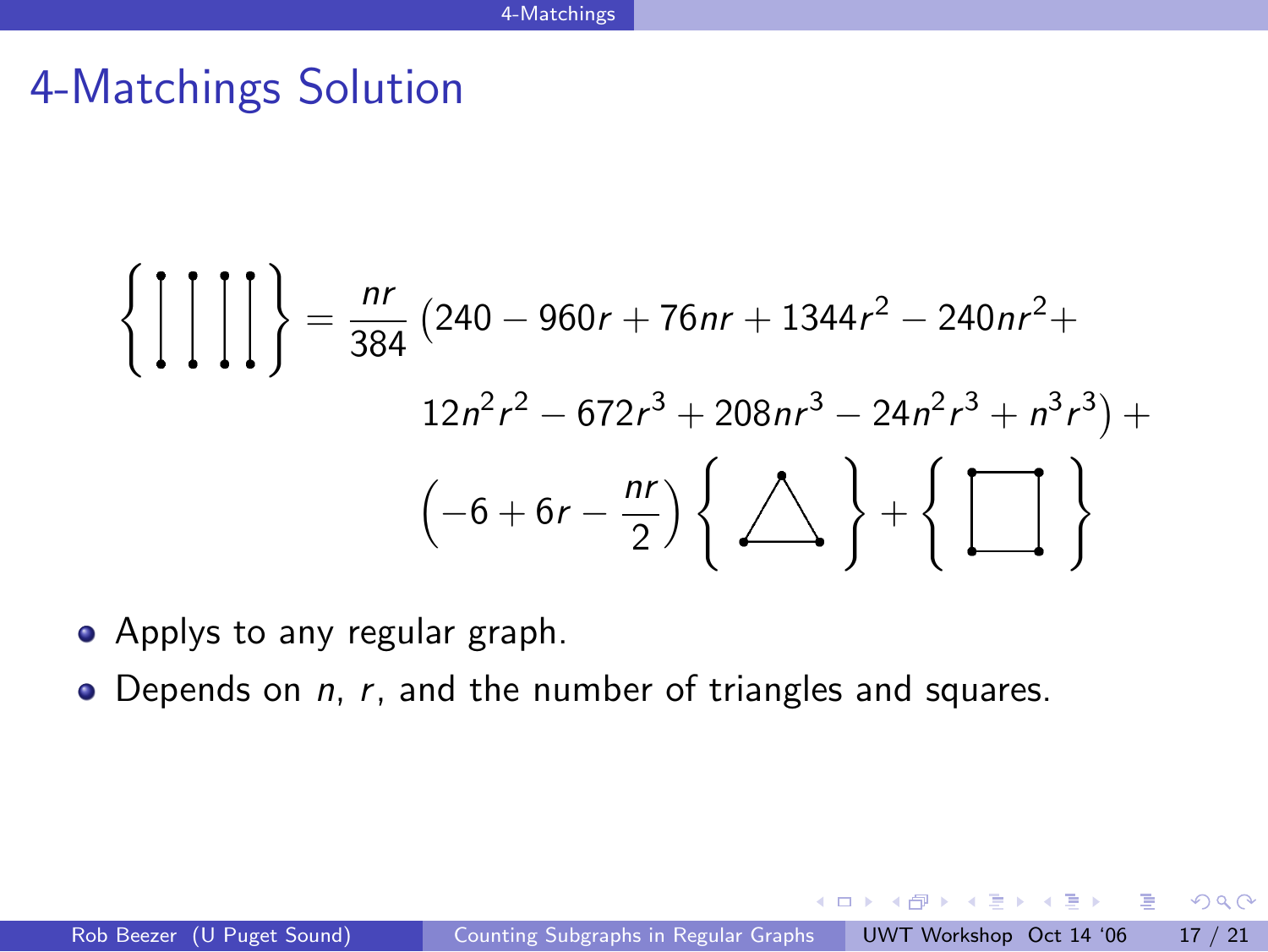### **Designs**

The pair  $(V, \mathcal{B})$  is a t- $(v, k, \lambda)$  design if V is a set of v elements called points (or vertices) and  $B$  is a set of  $k$  element subsets of  $V$  called blocks (or lines) with the property that every t-element subset of  $V$  is a subset of exactly  $\lambda$  blocks from  $\beta$ .

化重新润滑脂 医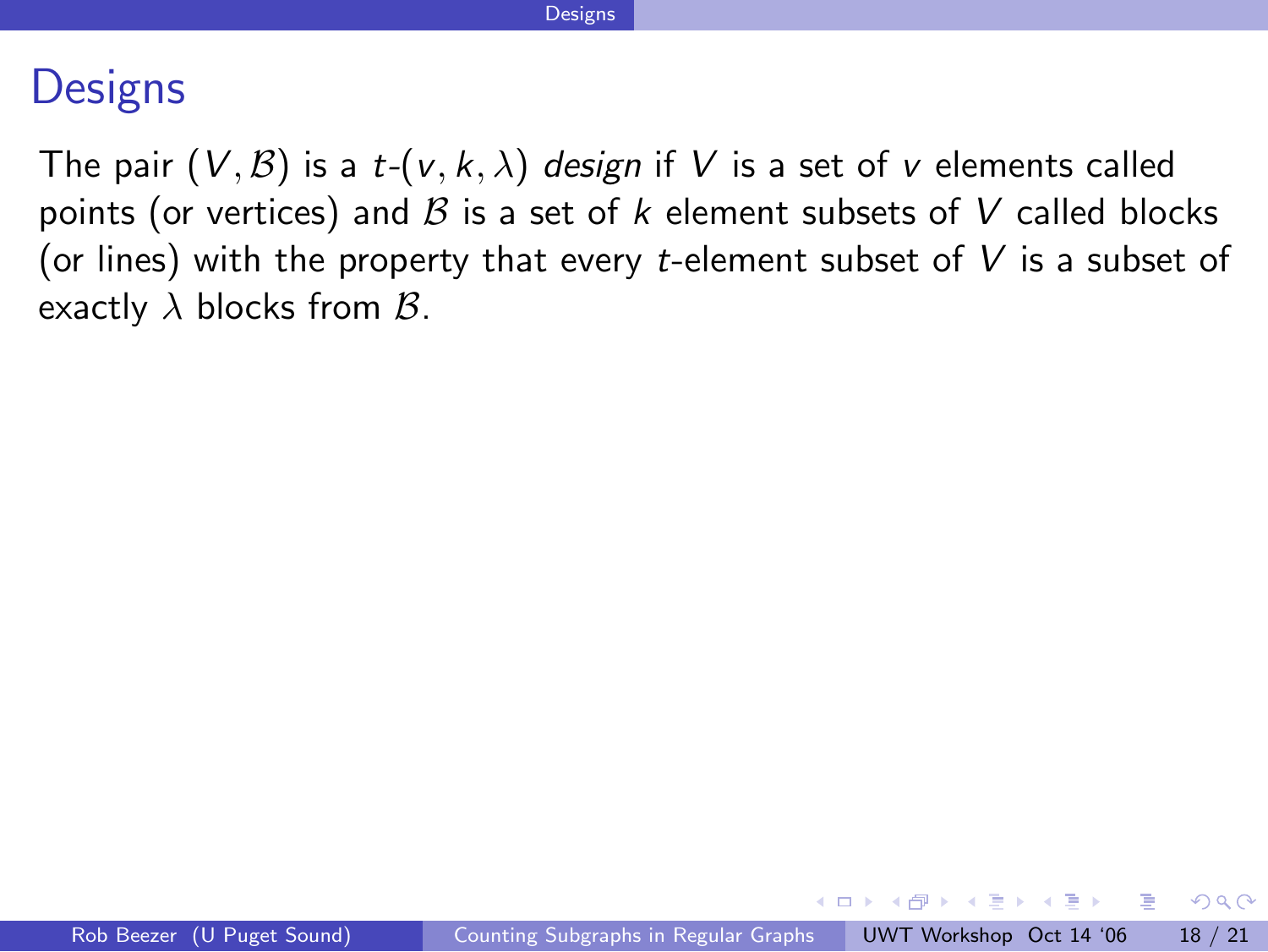### **Designs**

The pair  $(V, \mathcal{B})$  is a  $t-(v, k, \lambda)$  design if V is a set of v elements called points (or vertices) and  $B$  is a set of  $k$  element subsets of  $V$  called blocks (or lines) with the property that every t-element subset of  $V$  is a subset of exactly  $\lambda$  blocks from  $\beta$ .



Fano Plane Projective Plane of Order 2 Steiner Triple System 2-(7, 3, 1) Design

Blocks: 123 345 567 257 147 367 246

化重复 化重变

 $\Omega$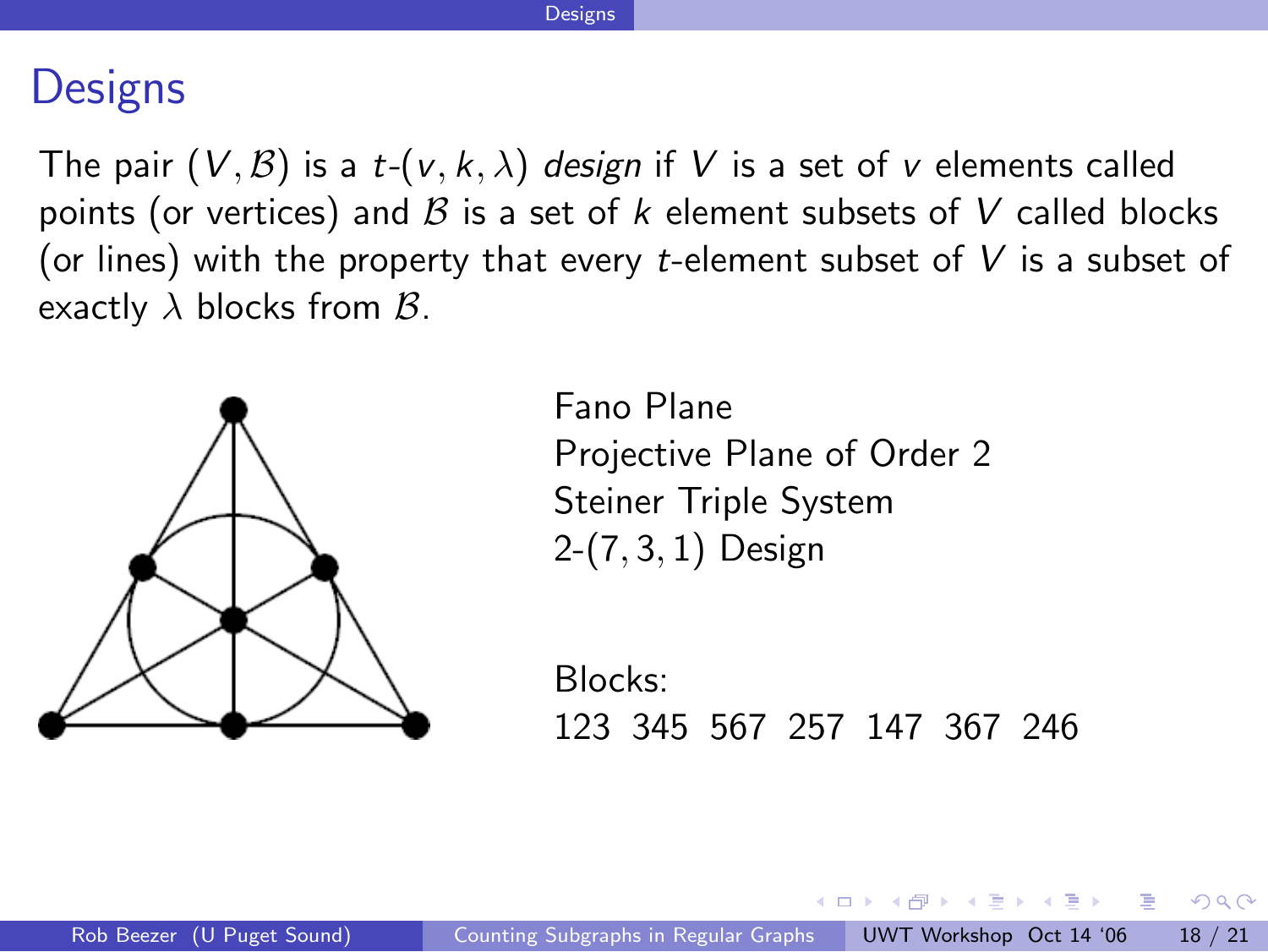#### Generalize to Designs

 $\bullet$  Horak, et al; results for Steiner Triple Systems, 2-( $v$ , 3, 1) designs.

4 0 8

 $QQ$ 

画

 $\rightarrow$   $\equiv$   $\rightarrow$ 

÷  $\sim$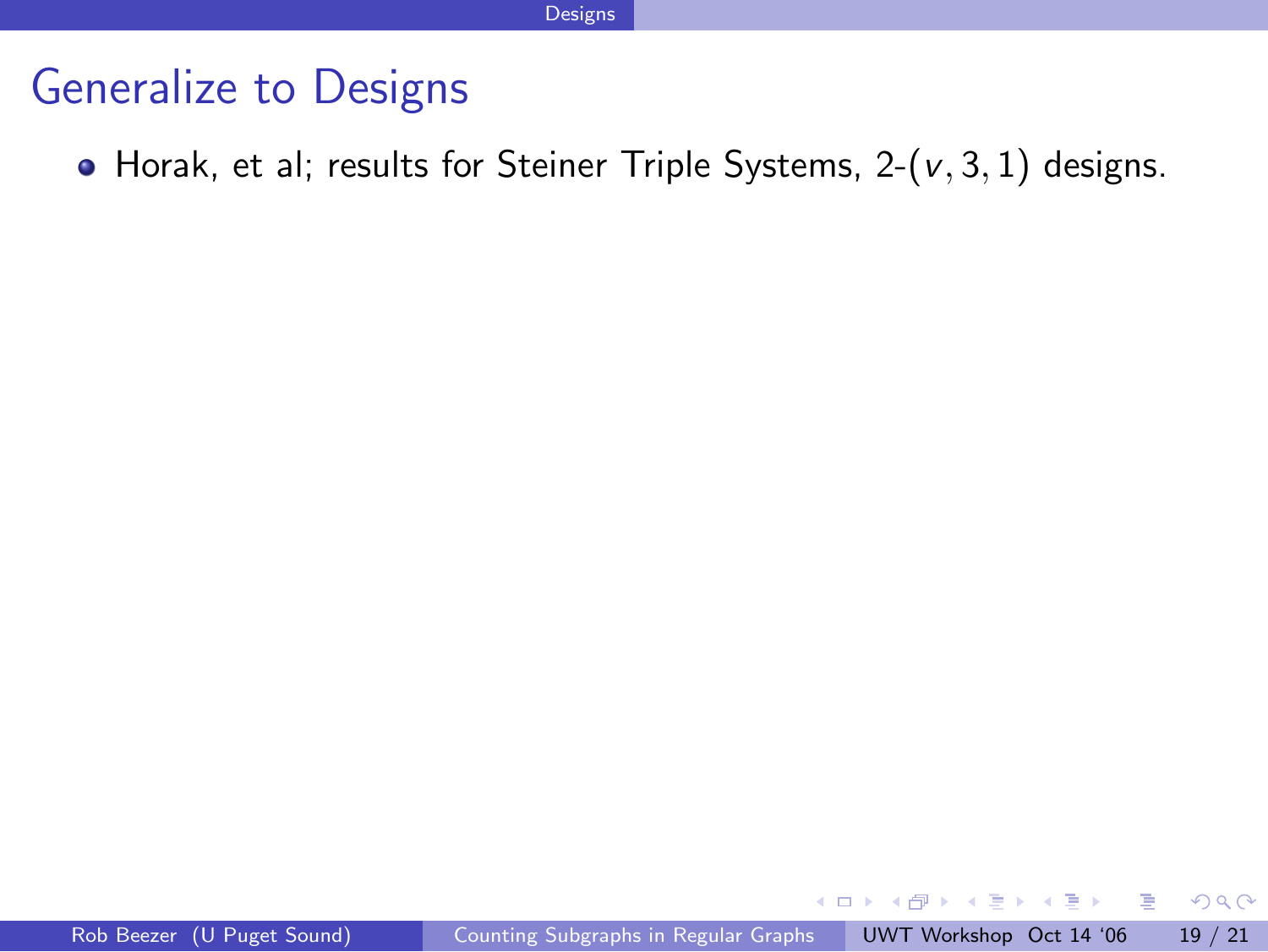### Generalize to Designs

- $\bullet$  Horak, et al; results for Steiner Triple Systems, 2-( $v$ , 3, 1) designs.
- A regular graph is just a  $1-(n, 2, r)$  design.

4 D F

ラメ メラメ

D.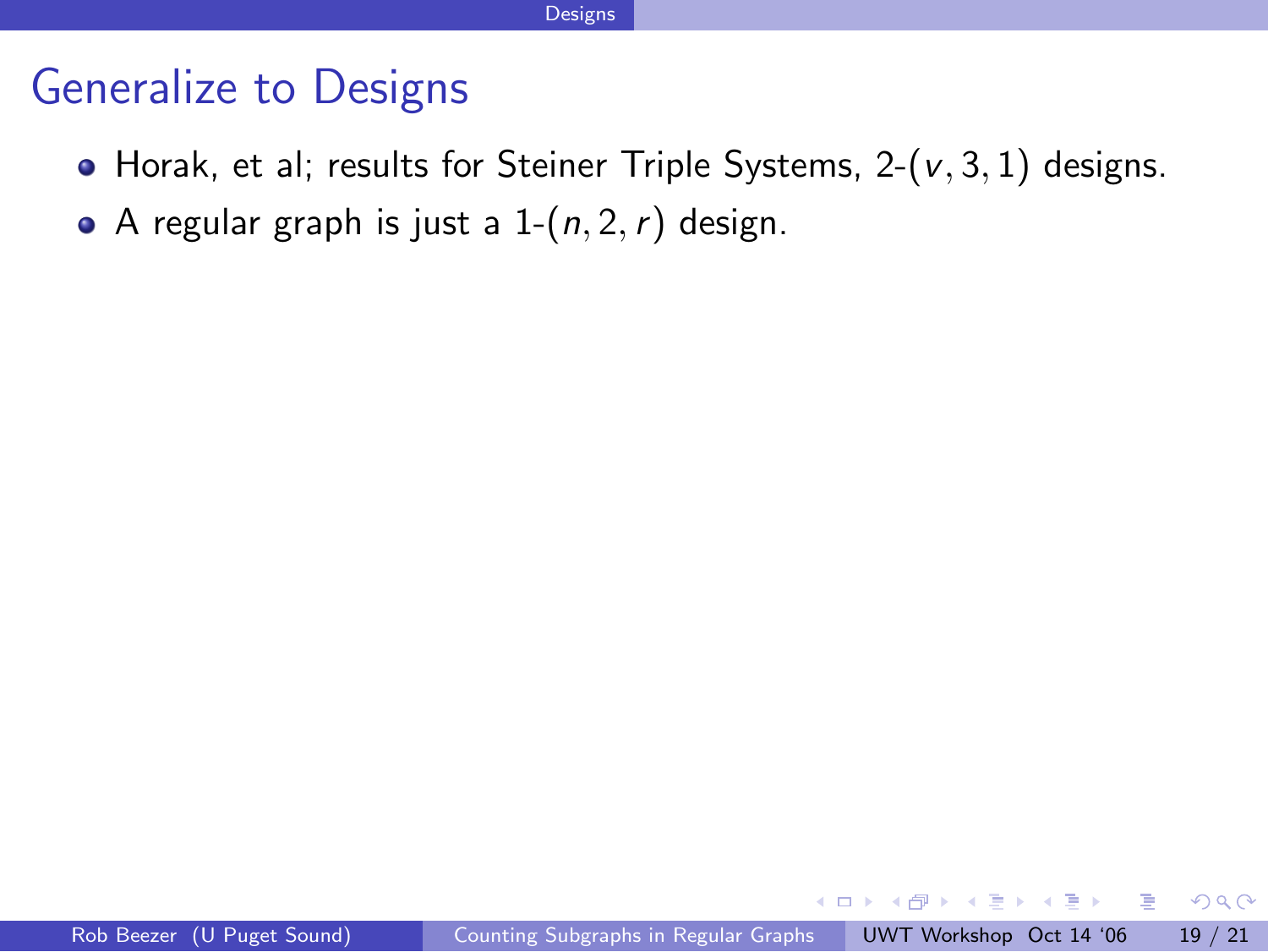### Generalize to Designs

- $\bullet$  Horak, et al; results for Steiner Triple Systems, 2-( $v$ , 3, 1) designs.
- A regular graph is just a  $1-(n, 2, r)$  design.
- In a design, subgraphs are just subsets of blocks, "configurations."

化重新润滑脂

 $QQ$ 

- 3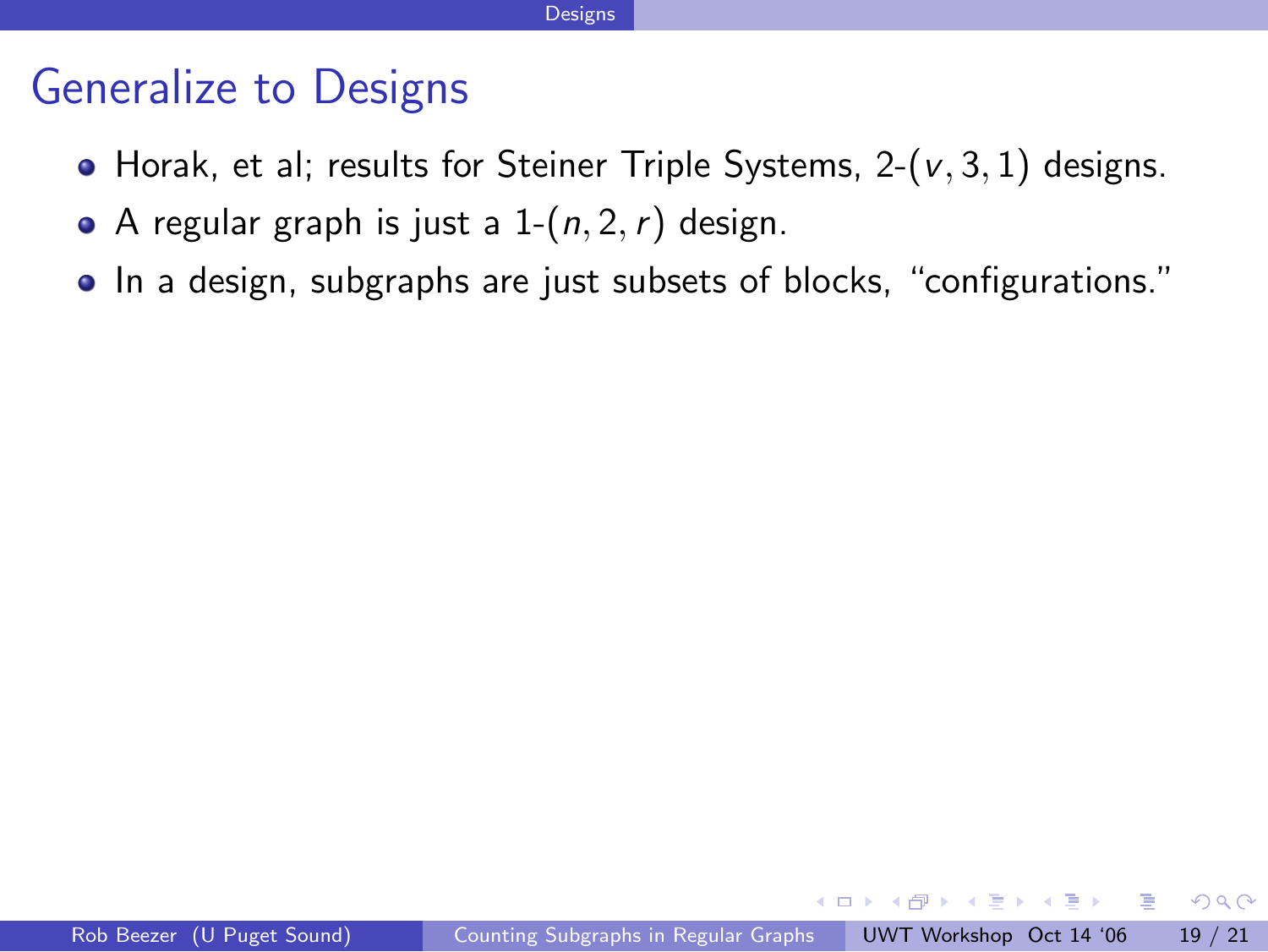### Generalize to Designs

- Horak, et al; results for Steiner Triple Systems,  $2-(v, 3, 1)$  designs.
- A regular graph is just a  $1-(n, 2, r)$  design.
- In a design, subgraphs are just subsets of blocks, "configurations."
- Same types of linear equations.
- Coefficients depend on v and  $\lambda$  (for a fixed choice of t and k).

化重压 化重压 医重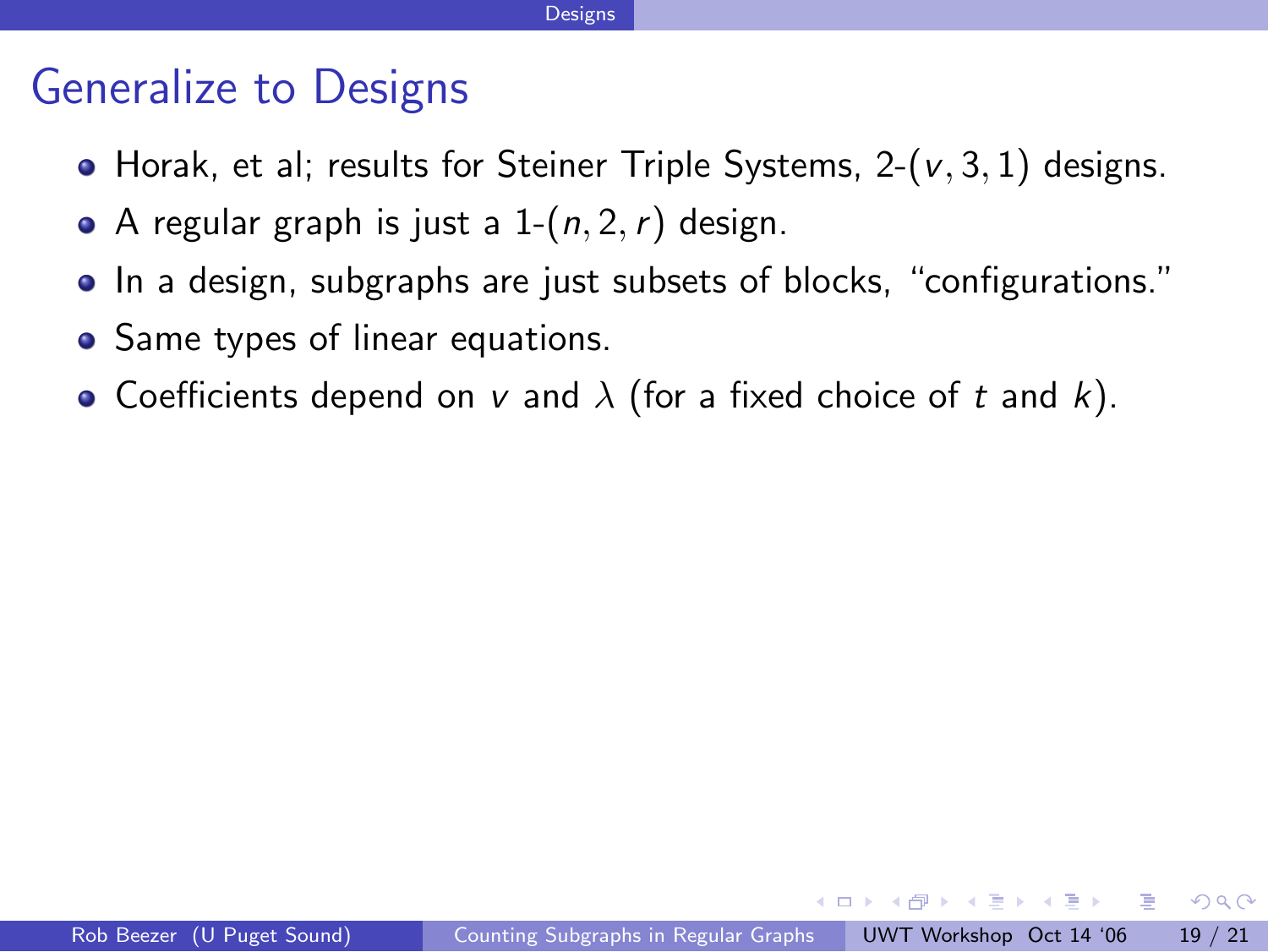### Generalize to Designs

- Horak, et al; results for Steiner Triple Systems,  $2-(v, 3, 1)$  designs.
- A regular graph is just a  $1-(n, 2, r)$  design.
- In a design, subgraphs are just subsets of blocks, "configurations."
- Same types of linear equations.
- Coefficients depend on v and  $\lambda$  (for a fixed choice of t and k).
- "Free" variables are configuration counts for configurations where every block has more than t points that occur in two or more blocks of the configuration.

イ押 トイヨ トイヨ トーヨー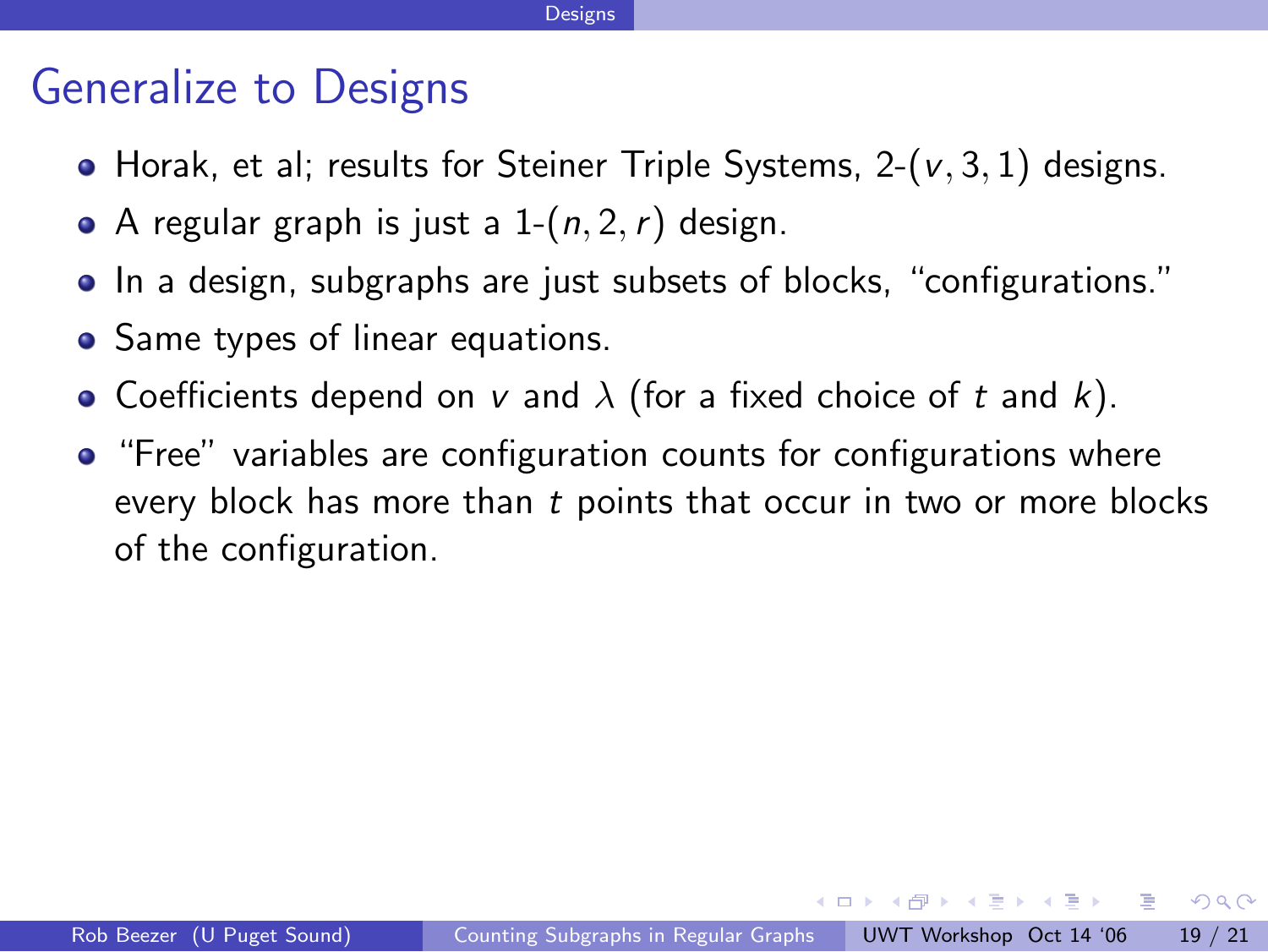### Generalize to Designs

- Horak, et al; results for Steiner Triple Systems,  $2-(v, 3, 1)$  designs.
- A regular graph is just a  $1-(n, 2, r)$  design.
- In a design, subgraphs are just subsets of blocks, "configurations."
- Same types of linear equations.
- Coefficients depend on v and  $\lambda$  (for a fixed choice of t and k).
- "Free" variables are configuration counts for configurations where every block has more than t points that occur in two or more blocks of the configuration.
- For graphs, this is "every edge has 2 vertices of degree 2 or more." i.e. no vertices of degree 1.

イ押 トイヨ トイヨ トーヨー

4 D F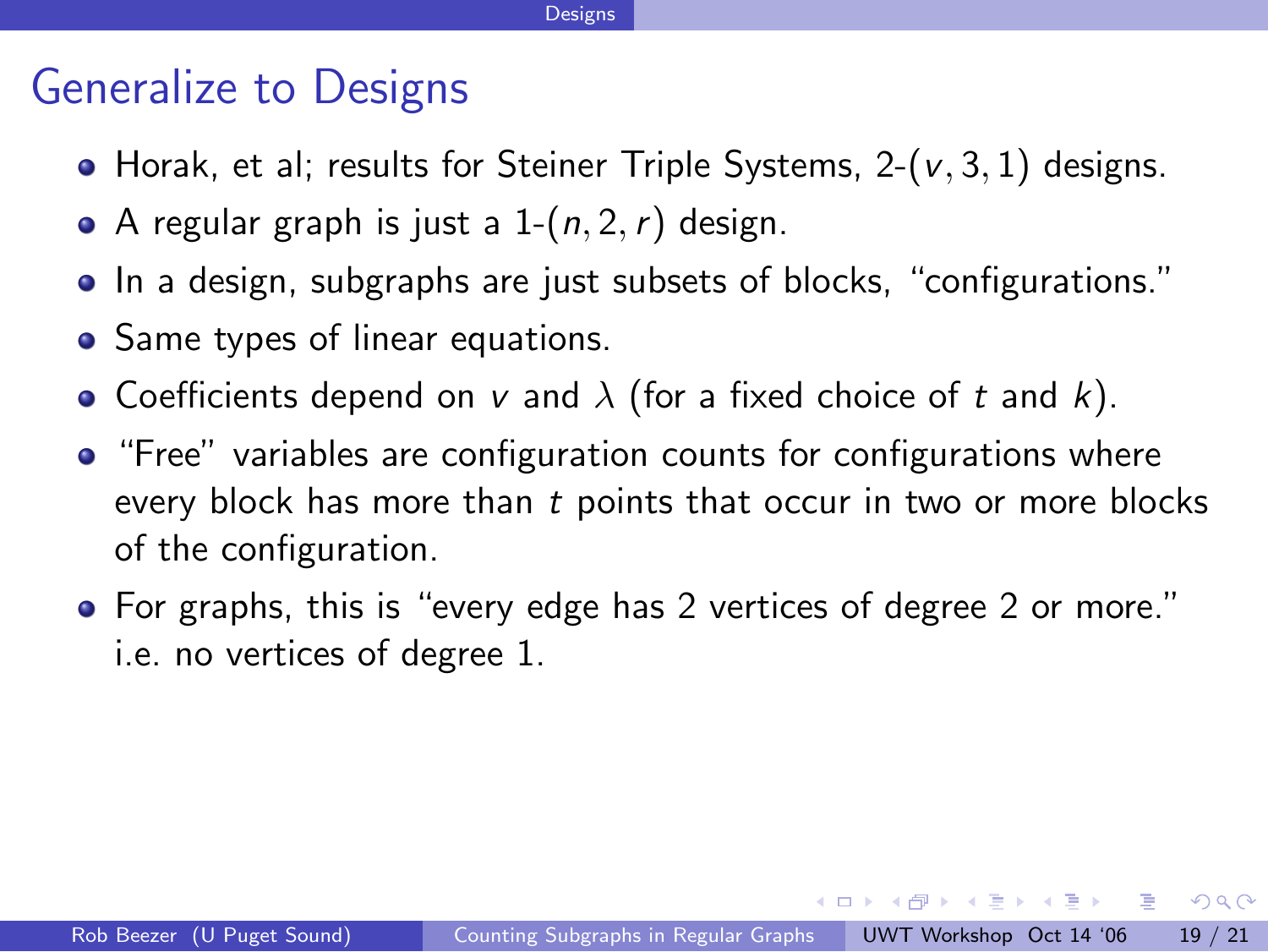# Applications

- Graphs of high girth lack small cycles.
- Small subgraphs are acyclic.
- **•** "Free" variables are all zero.
- Counts for small subgraphs are determined just by  $n$  and  $r$ .

 $\leftarrow$ 

ラメ メラメ

画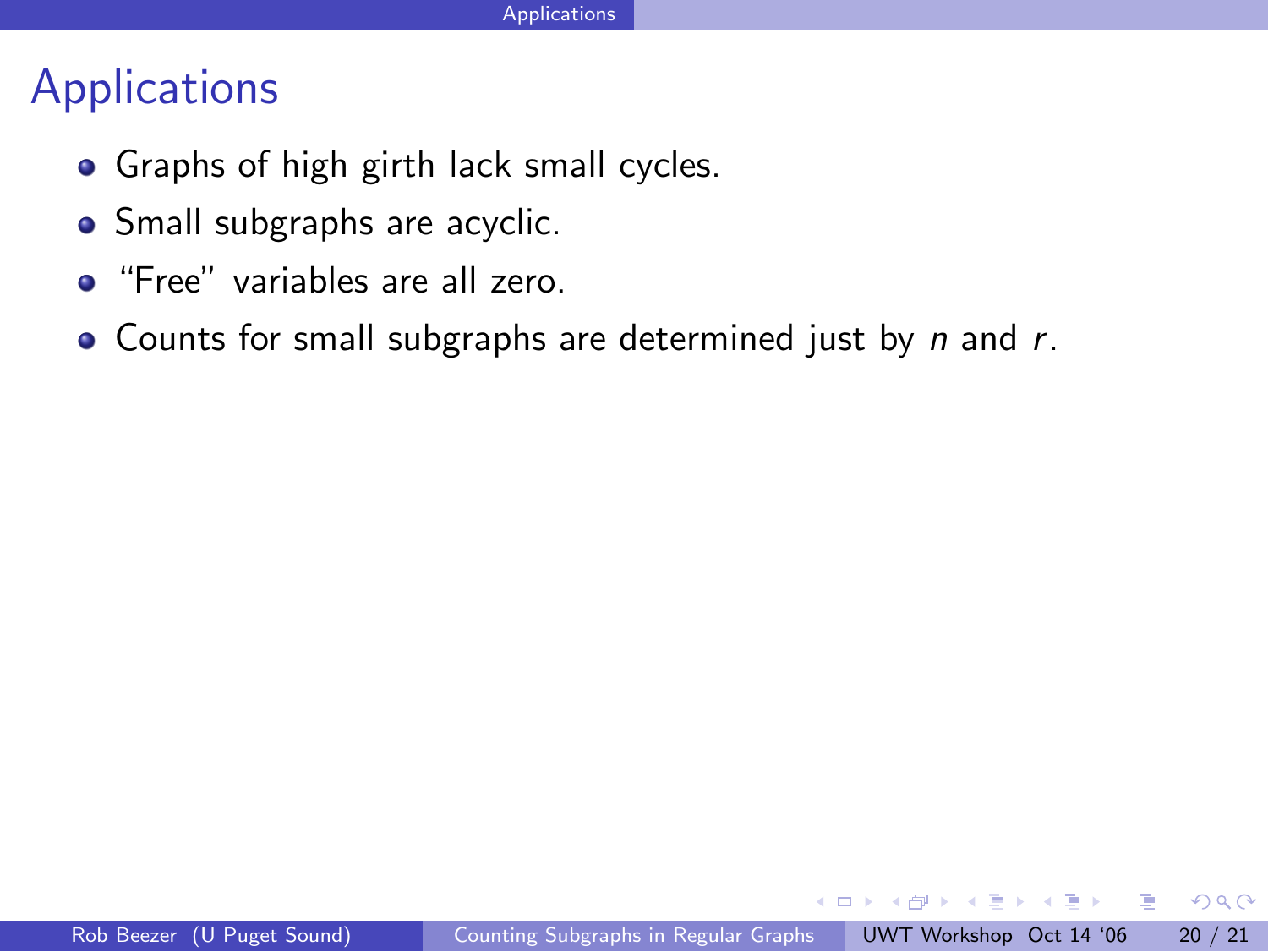## **Applications**

- Graphs of high girth lack small cycles.
- Small subgraphs are acyclic.
- "Free" variables are all zero.
- Counts for small subgraphs are determined just by  $n$  and  $r$ .
- Existence of designs?
- Conclude that configuration counts are negative or fractional?

ヨメ メヨメ

 $QQ$ 

÷